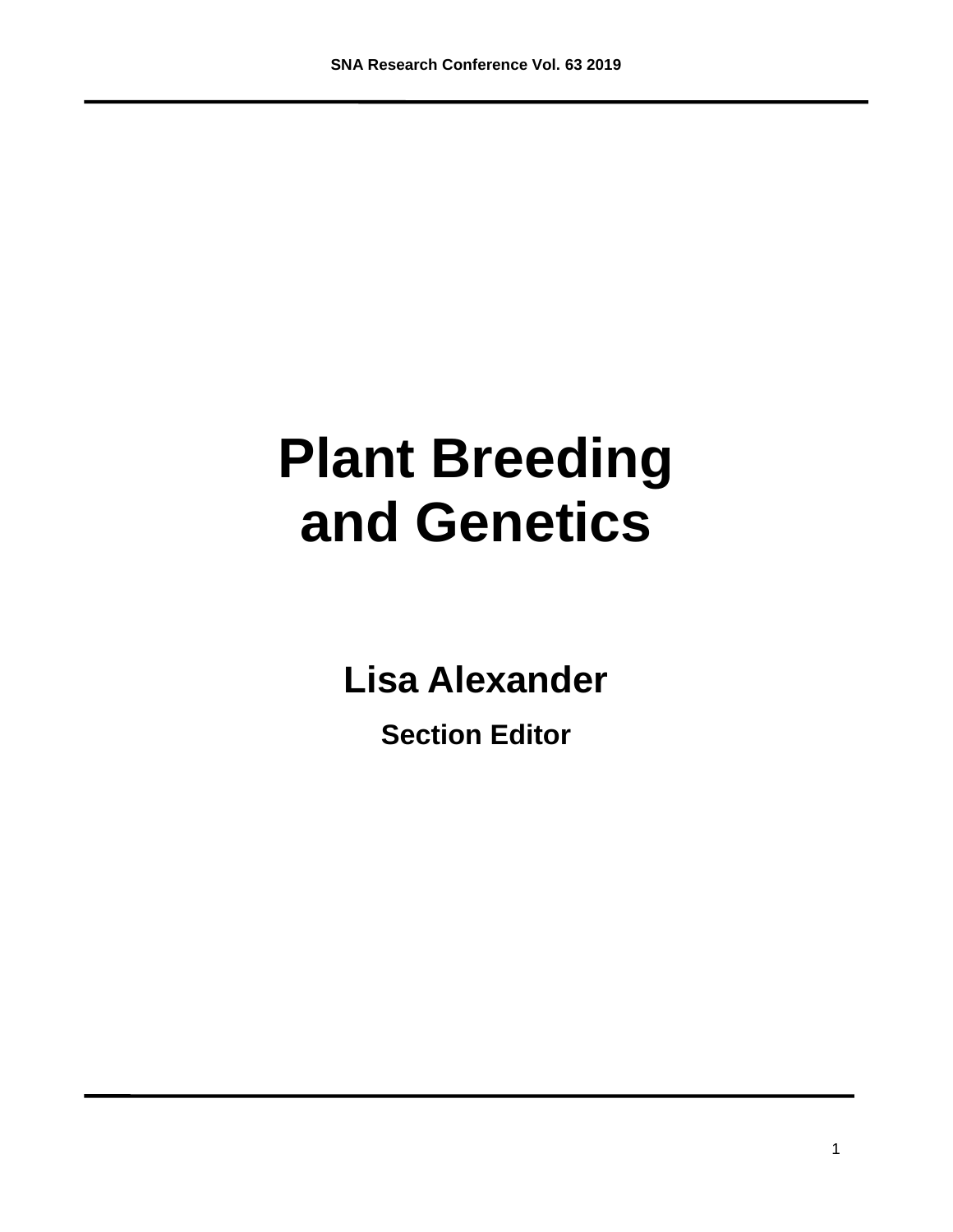## **Hybridization of Native** *Asclepias* **Species for the Creation of Novel Cultivars**

Mary Lewis, Matthew Chappell\*, Paul Thomas, Donglin Zhang

University of Georgia, 1111 Miller Plant Sciences Building, Athens, Georgia 30602

#### \*hortprod@uga.edu

**Significance to Industry** Milkweed (*Asclepias* spp.) has over 108 species native to North America (1, 2). In addition to being an important ecologic host and food source for many butterfly species, *Asclepias* is known for its attractive floral structures and performance in landscape environments with minimal fertilizer and irrigation inputs. However, the genus as a whole possesses traits that make it difficult to produce commercially, including extreme height, poor branching, aversion to moist soil conditions, and poor germination rates. Another major barrier to introduction is that *Asclepias* boasts one of the most reproductively complex structures known in the plant kingdom (3). Given the major physiological and ecological barriers presented, controlled hybridization of *Asclepias* (both intra- and interspecific) has had little success in published reports. Hybrid seedlings may also express some form of hybrid vigor; be it as pest resistance, improved branching, improved ecologic adaptability, improved flower color, and/or greater environmental tolerances. Using a new pollination technique developed in this study, pollination success rates increased from 2% to 12%. Fertile hybrids were successfully made with *A. tuberosa* as the maternal parent and *A. hirtella, A. purpurascens, A. syriaca, and A. speciosa* as pollen donors*.* The fertile crosses made in this study are the first documented hybrids of their kind.

**Nature of Work** Recent genetic diversity work has shown low hybridization of *Asclepias* may be influenced by high genotypic diversity among the 90 *Asclepias* species and cultivars that have been assessed, as well as potentially differing chromosome numbers (4). Despite high levels of genetic variation among species and resulting difficulties in producing fertile offspring, this same diversity could yield many novel phenotypes that could be commercially viable. Studies have reported successful natural interspecific hybridizations, with researchers indicating that success was due to habitat overlap (5). Some species have also been successfully hybridized under controlled conditions (6). Successful crosses under controlled conditions have been between *A. speciosa* x *A. syriaca*, (7) *A. exaltata* x *A. syriaca* (8), *A. exaltata* x *A. quadrifolia*, and *A. purpurascens* x *A. syriaca* (9). All of these successful crosses occurred from species in the same phylogenetic clade (4). For this reason, the species selected as parents for this study were also from closely related clades, with the exception of *A. incarnata* and *A. hirtella. Asclepias tuberosa* was the female parent for all hybridizations in this study, as this species is the most widely-grown taxa within the genus and possessed many traits that are superior to other species in the genus (e.g. better branching, shorter stature, and superior floral display)*. A. tuberosa* was also selected as the female parent because of its prevalence in the industry. The pollen donors that were selected include *A. speciosa, A. syriaca, A. viridis, A. incarnata, A. purpurascens, A. hirtella, and A. fascicularis*.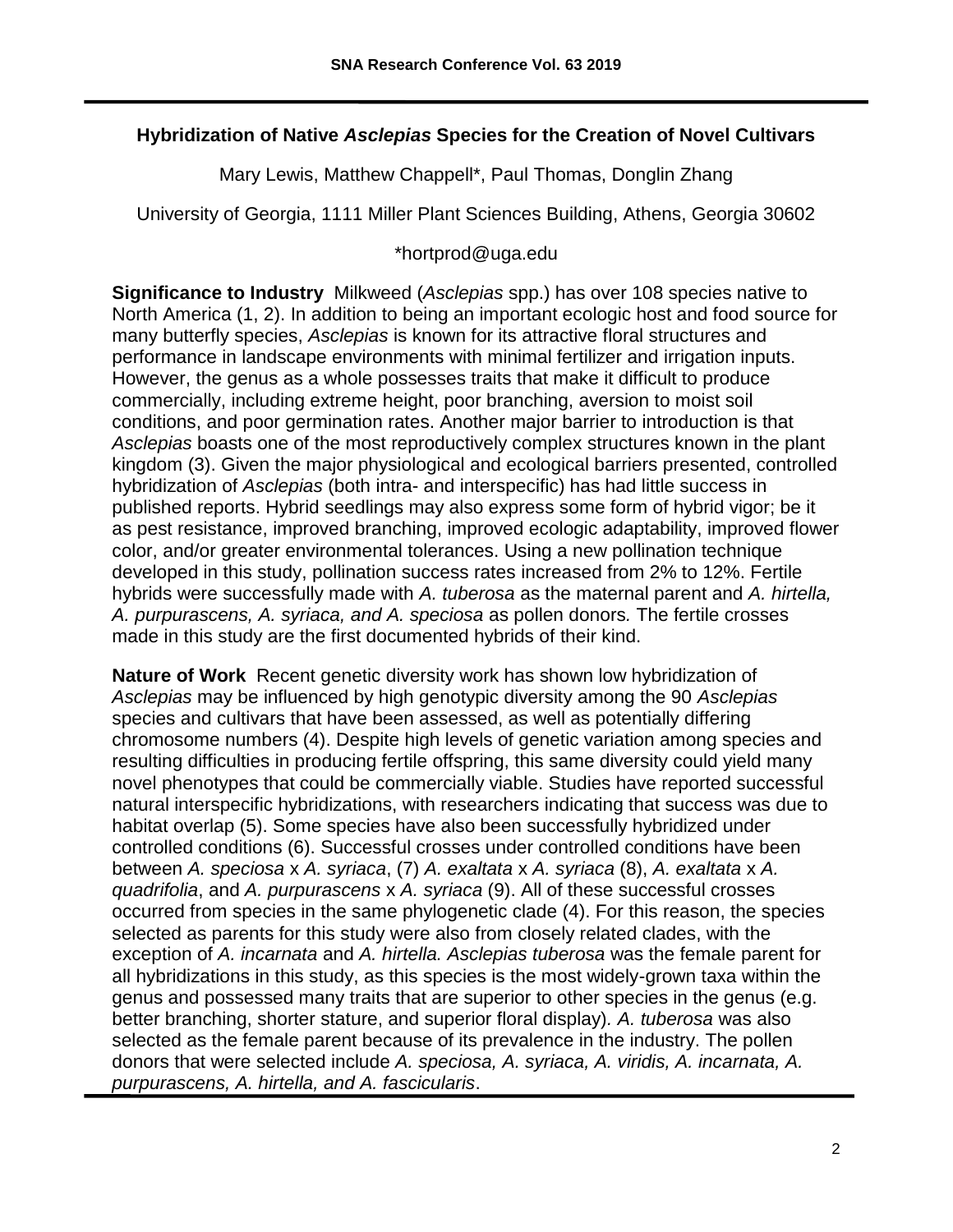*Asclepias spp*. are long day plants and usually initiate flowering under 14-hour days (May  $18<sup>th</sup>$  in Athens, GA) in the second year after germination. To reduce that juvenility period, seedlings were exposed to 15-hour days with night interruptions to initiate flowering in the first year (10).

Seed of all genotypes were germinated in 36-cell flats in September 2017 and after 12 weeks of growth exposed to a chilling treatment in a walk-in cooler at 35 F for 12 weeks. Once plants were removed from the coolers, they were potted into 1-gallon containers (Classic 200, Nursery Supply, Inc) filled with composted pine bark substrate (Foothills Compost, Inc.) New growth was pinched back to the fourth node at week 5 after dormancy break. Pinching was done to promote greater branching and thus larger flower set for crosses to be made from across all species, regardless of their inherent branching abilities. Pollination was achieved through the insertion of pollinia (packets of pollen) from pollen donor *Asclepias* spp. into the stigmatic chamber of *A. tuberosa*. Two pollinia from the same pollen parent species were inserted into the stigmatic chambers of each floret, and the same pollen donor parent was utilized for the entire floral structure of individual *A. tuberosa* plants. Removal of pollinia from the pollen donor was performed using forceps between 6:30AM – 12:00PM and immediately utilized in hand pollinations.

Three pollination techniques (treatments) were examined. First, pollinia were inserted into the stigmatic chamber in the same orientation as harvested from the pollen donor. Second, pollinia were inverted (upside-down) and inserted into the stigmatic chamber. Third, pollinia were crushed using a mortar and pestle, with the resulting pollen suspended in a 30% sucrose solution and then inserted into the stigmatic chamber using a 1cc (1ml) hypodermic needle. Once pollinations were made, data was collected on the number of successful pollinations by parent combination, noted as the development of a seed pod. Results of pollination method treatments as well as successful pollinations by parent combination were analyzed using JMP software to determine if differences existed among treatments.

**Results and Discussion** Of the seven different species utilized in this study as pollen donors, *A. hirtella, A. syriaca, A. speciosa,* and *A. purpurascens* formed successful hybrids with *A. tuberosa* (Table 2). Literature does not indicate that hybrids between *A. tuberosa* and these species have ever been successfully created before, either intentionally or in the wild. Using a one-way ANOVA, all hybrids except *A. syriaca* set fruit with greater frequency than *A. tuberosa* typically would (intraspecifically) in the wild. Of the three species that did not have successful pollinations (*A. incarnata, A. fascicularis,* and *A. curassavica*), phylogenic information indicates that these species are more distantly related to *A. tuberosa* in contrast to those species that successfully set seed pods. This may indicate that reasons for hybrid incompatibility are a result of genetic differences rather than gametophytic or sporophytic incompatibility.

Literature indicates that typical fruit set for *A. tuberosa* is less than 1% in the wild (11). During this study, we observed fruit set percentages when pollinating *A. tuberosa*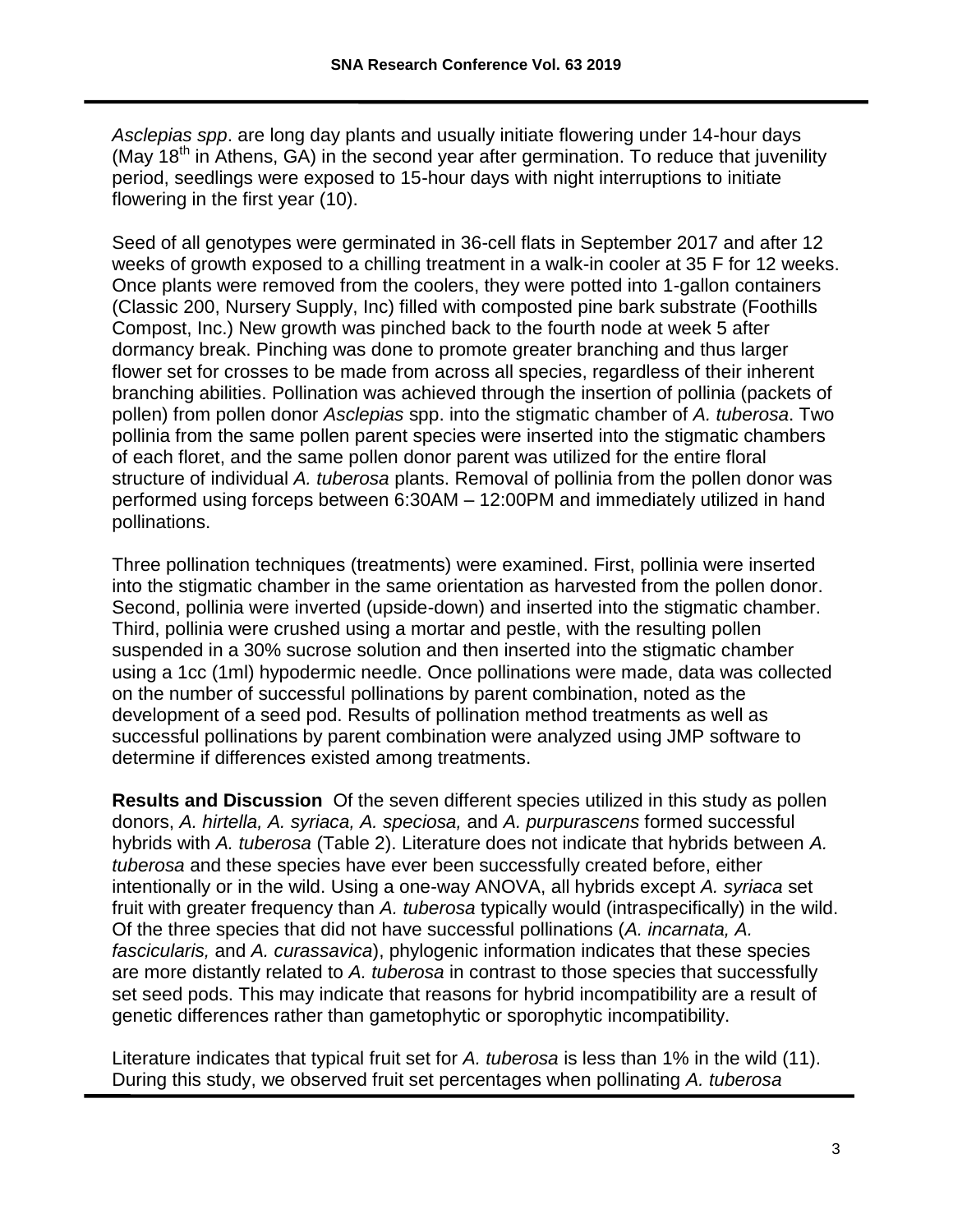genoytpes with *A. tuberosa* pollen of 2.28% using the traditional pollination method. While greater than expected, it still would result in difficulties for breeders and may explain why little success has been documented in breeding both intra- and interspecifically within *Asclepias* spp. Differing pollination methods were examined in an attempt to improve pollination success and as a result increasing hybrid population sizes. Results indicate that solution-based pollinations did not result in any successful pollinations when pollinating *A. tuberosa* genoytpes with *A. tuberosa* pollen, regardless of the pollen to solution ratio used (Table 3). However, inverting pollinia before insertion increased fruit set almost 12-fold over that of previously published results (11); with a success rate of 11.72%. No previous work has been published using the inverted pollinia insertion method described in this study, therefore we assume this is the first documentation of success using this method. To date, all interspecific crosses that set fruit have also produced viable seed upon seed pod maturity, with germination percentages of hybrid seed comparable to the female parent (*A. tuberosa*) (data not shown). Progeny of these crosses will be grown out and evaluated throughout 2019, and selections for improved hybrids will subsequently be made, along with detailed reports regarding inheritance of ornamental characteristics.

- 1. Woodson, R. E. *The North American species of Asclepias L.* Ann. Missouri Bot. Gard. 1954. 41:1-211.
- 2. Wyatt, R. and S.B. Broyles. *Ecology and evolution of reproduction in milkweeds.* Annual Review of Ecology and Systematics, 1994. 25(1): 423-441.
- 3. Wyatt, R. *Pollination and fruit-set in Asclepias: a reappraisal.* American Journal of Botany, 1976. 63(6): 845-851.
- 4. Weitemier, K., S.C. Straub, M. Fishbein, and A. Linston. *Intragenomic polymorphisms among high-copy loci: a genus-wide study of nuclear ribosomal DNA in Asclepias (Apocynaceae)*. PeerJ, 2015. 3:e718; DOI 10.7717/peerj.718.
- 5. Wyatt, R. and S.B. Broyles. *Hybridization in North American Asclepias. III. Isozyme evidence.* Systematic Botany, 1992. 17(4): 640-648.
- 6. Kephart, S.R. and C.B. Heiser. *Reproductive isolation in Asclepias: lock and key hypothesis reconsidered.* Society for the Study of Evolution, 1980. 34(4): 738-746.
- 7. Stevens, O.A. Asclepias syriaca and A. speciosa, distribution and mass collections in North Dakota. American Midland Naturalist, 1945. 34(2): 368-374.
- 8. Wyatt, R. and D.M. Hunt. 1991. *Hybridization in North American Asclepias. II. Flavonoid evidence.* Systematic Botany, 1991. 16(1): 132-142
- 9. Kephart, S.R., R. Wyatt, and D. Parrella. *Hybridization in North American Asclepias. I. morphological evidence.* Systematic Botany, 1988. 13(3): 456-473.
- 10.Albrecht, M.L. and J.T. Lehmann. *Daylength, cold storage, and plant-production method influence growth and flowering of Asclepias tuberosa*. HortScience, 1991. *26*:120-121.
- 11.Wyatt, R., 1981. *The reproductive biology of Asclepias tuberosa*. *New Phytologist*, *88*(2), pp.375-385.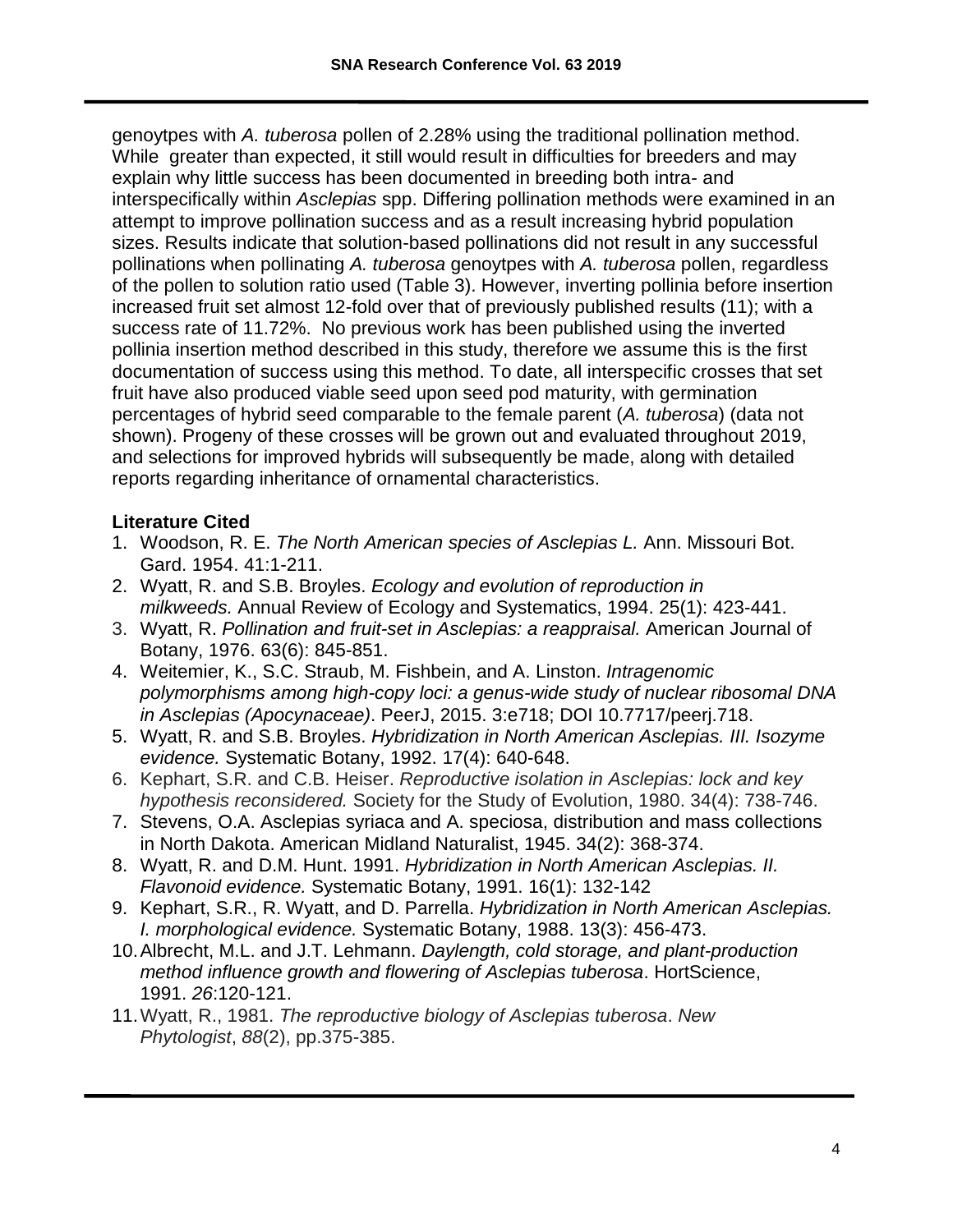| Table 1. Summary of Asclepias species used for interspecific hybridization and their |                                           |  |  |
|--------------------------------------------------------------------------------------|-------------------------------------------|--|--|
|                                                                                      | perceived importance for this experiment. |  |  |

| <b>Pollen Acceptors</b> | <b>Pollen Donors</b> | Traits of Interest*   |
|-------------------------|----------------------|-----------------------|
| Asclepias tuberosa      | A. speciosa          | FC, BL, and F         |
|                         | A. syriaca           | FC, and F             |
|                         | A. viridis           | H, FC, and B          |
|                         | A. incarnata         | SMP, FC, BL, F, and B |
|                         | A. purpurascens      | H, FC, BL, and F      |
|                         | A. hirtella          | SMP, and FC           |
|                         | A. fascicularis      | H, FC, BL, F, and B   |

**\***H-height (less than 24" tall), SMP- soil moisture preference of moist-wet, FC-Flower color that differs from A. tuberosa's orange/yellow blooms, BL-bloom length greater than two weeks, F- having a strong fragrance, and B- having a branching habit.

Table 2: Number of *Asclepias* hybrid crosses made in 2018 and their pollination success rates.

| <b>Mother</b> | Father*               | #Crosses | #Pods | %Success |
|---------------|-----------------------|----------|-------|----------|
| A. tuberosa   | A. fascicularis       | 380      | Ω     | 0.00     |
| A. tuberosa   | A. fascicularis (S)   | 831      | 0     | 0.00     |
| A. tuberosa   | A. incarnata          | 412      | 0     | 0.00     |
| A. tuberosa   | A. incarnata (S)      | 240      | 0     | 0.00     |
| A. tuberosa   | A. tuberosa (S)       | 1182     | 0     | 0.00     |
| A. tuberosa   | A. tuberosa           | 570      | 13    | 2.28     |
| A. tuberosa   | A. tuberosa (Inv)     | 401      | 47    | 11.72    |
| A. tuberosa   | A. fascicularis (Inv) | 320      | 0     | 0.00     |
| A. tuberosa   | A. incarnata (Inv)    | 365      | 0     | 0.00     |
| A. tuberosa   | A. purpurascens (Inv) | 1236     | 50    | 4.05     |
| A. tuberosa   | A. hirtella (Inv)     | 1159     | 53    | 4.57     |
| A. tuberosa   | A. syriaca (Inv)      | 1294     | 32    | 2.47     |
| A. tuberosa   | A. speciosa (Inv)     | 1065     | 56    | 5.26     |
| A. tuberosa   | A. curassavica        | 475      | 0     | 0.00     |
|               | Total                 | 9930     | 251   |          |

**\*** Differing pollination methods indicated by parenthesized letters. (S)-solution based pollinations and (Inv)-inverted pollination method. Crosses without an indication letter beside it were the traditional pollination method.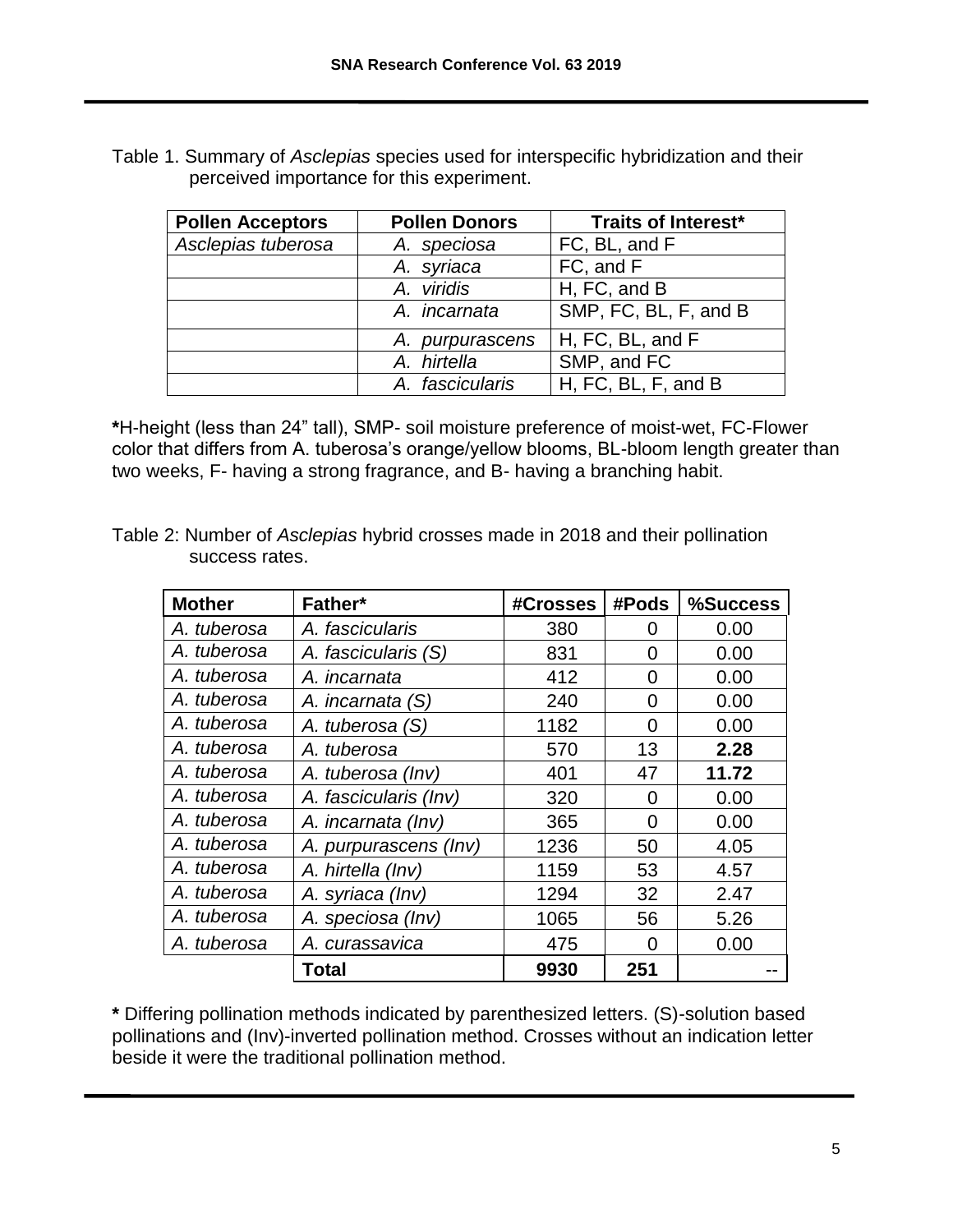Table 3. Comparison of successful pollination rates depending on pollination method. Solution based pollinations, traditional pollination method (Hand), and the new method (Hand/Inverted) of pollination for *Asclepias tuberosa.*

| <b>Pollination</b> | <b>Method</b> | #Crosses | #Pods | %Success |
|--------------------|---------------|----------|-------|----------|
| Solution           | 100p: 2ml     | 985      |       | 0.00     |
| Solution           | 200p: 1ml     | 185      |       | 0.00     |
| Solution           | 250p: 1ml     | 113      |       | 0.00     |
| Solution           | 350p: 1ml     | 915      |       | 0.00     |
| Hand               | 1p: 1ss       | 570      | 13    | 2.28     |
| Hand/Inv           | 1p: 1ss       | 401      | 47    | 11.72    |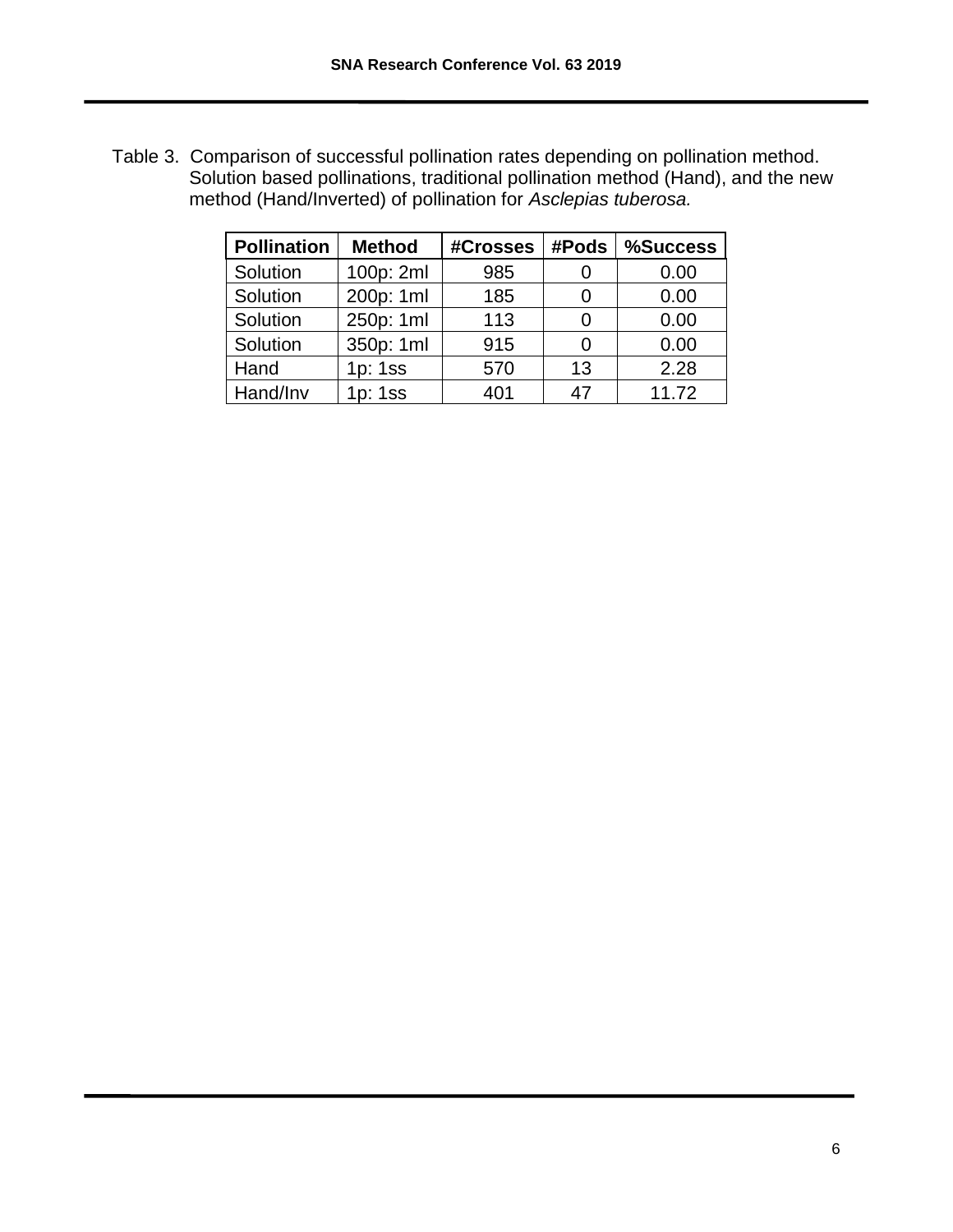#### **Two SNPs Identified Using GBS are Associated with Reblooming in Dwarf Lilacs**

Ryan Contreras, Hsuan Chen, Jason Lattier, and Kelly Vining

Department of Horticulture, Oregon State University, Corvallis, OR 97331

ryan.contreras@oregonstate.edu

**Index Words** Marker-assisted selection, single nucleotide polymorphism, genotypingby-sequencing, remontancy, *Syringa pubescens*, *Syringa meyeri*

**Significance to Industry** Remontancy (reblooming) has become almost a requirement among many taxa of woody ornamental plants. Consider hydrangeas, azaleas, and roses – virtually all successful commercial cultivars from these taxa are reblooming. Bloomerang® lilac (*Syringa* 'Penda' USPP 20,575) was a seedling of 'Josee' with improved remontancy which has shown promise for continued cultivar improvement. Developing molecular tools to speed the selection of reblooming cultivars will continue to generate enthusiasm among consumers and strengthen the industry.

**Nature of Work** The practical application is expedited and efficient evaluation of progeny for reblooming. Currently, our model is to grow plants for 4-6 years and discard plants that lack our trait of interest only after they have been evaluated in a field setting. This is extremely costly and inefficient since early observations revealed the majority of plants lack remontancy. Breeders will be able to develop larger populations of plants, screen them for the trait-associated marker, and make selections at the seedling stage. It is far cheaper to screen for a marker than to grow a plant for 6 years. After deploying SNP-based markers, the speed of cultivar development will increase.

A biparental mapping population with 66  $F_1$  individuals was used in this study. One female parent, *S. meyeri* 'Palibin' (10-0209), acquired from Blue Heron Farms (Corvallis, OR) was crossed with *S. pubescens* 'Penda' Bloomerang® Purple from Garland Nursery (Corvallis, OR). Plants were grown according to Lattier (1).

Plants were phenotyped during 2017 and 2018 for spring and summer bloom. Spring bloom was recorded in mid-May to confirm each plant had reached reproductive maturity. Evaluation of remontancy was replicated three times each year between mid-July and mid-August. Levels of remontancy were recorded as non-remontant (no repeat bloom), semi-remontant (1-3 inflorescences), and remontant (>3 inflorescences). All possible phenotype segregation rates were examined by chi-square goodness-of-fit tests.

Single-nucleotide polymorphism (SNP) markers were identified using the TASSEL-GBS v.3.0 pipeline (2). After quality filtering, 20,730 SNP markers were selected and Principal Component Analysis (PCA) and marker-trait-association analysis were performed using GAPIT (3). Different PCA depths and several statistical models, including Multivariate Linear Models (MLM), Generalized Linear Model (GLM),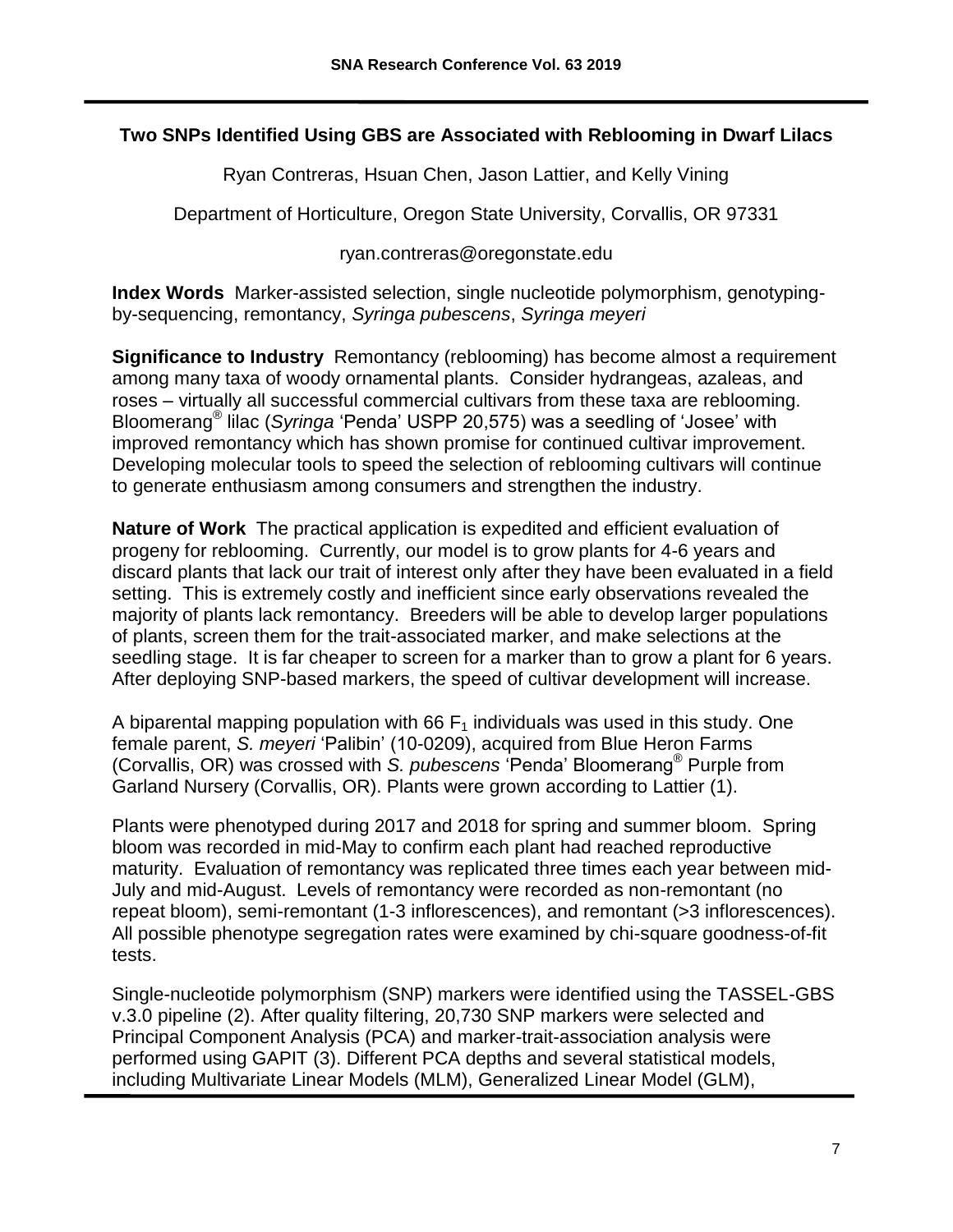Compression MLM (CMLM) and enriched CMLM (ECMLM), were used for marker-traitassociation analysis to obtain a consensus result.

**Results and Discussion** Of the 66 F<sub>1</sub> individuals, 27 plants were remontant, 13 were semi-remontant, and 26 plants were non-remontant. Most plants that exhibited remontancy in 2017 continued to show some level of remontancy (semi-remontant and remontant) in 2018. However, the instability of semi-remontant types was observed in several plants. Four semi-remontant plants that were phenotyped in 2017 were nonremontant in 2018. Plants that were remontant in 2017 either maintained remontancy or were considered semi-remontant in 2018. For plants exhibiting inconsistent phenotypes, their phenotype of 2018 was used for marker-trait-association analysis. Segregation ratios for single- and two-gene models were tested, including two possible two-gene segregation models. The first two-gene model was an expected segregation ratio of 6:4:6 for non-remontancy, semi-remontancy, and remontancy ( $\chi^2$  =5.44, df = 2,  $P = 0.76$ ). Another possible segregation ratio tested was 3:5 for non-remontancy and sum of semi-remontancy and remontancy ( $\chi^2$  =0.05, df =1, P=0.82). For possible singlegene segregation proportions (1:1, 1:2, and 1:3) the p-values of  $\chi^2$  test were 0.38, 0.47, and 0.08, respectively. Thus, a two-gene model most likely explained the observed phenotypic segregation ratio.

After trimming the genotype and phenotype datasets, 20,730 markers were included in the genome-wide association sstudy (GWAS) analysis. The results of different statistical models were very similar. Thus, the results of MLM are presented. We further used a quantile-quantile (QQ) plot and method of arbitrary functions (MAF) plot to examine the MLM model fitness for 3-level remontancy (non-, semi-, and remontant). The top one to three markers may be associated with remontancy. Without using marker location information, GAPIT found two SNP markers, TP70580 and TP82604, co-segregating with remontancy with significant p-values (P<0.0001). TP70580 is a T/C SNP marker and both parents were heterozygous T/C. Genotypes of C/C, T/C, and T/T of TP70580 loci were found in the  $F_1$  population. TP82604 contained a T/A SNP marker. The genotype of the remontant parent, *S. pubescens* Bloomerang® , is T/T and the genotype of the non-remontant parent is T/A. Genotypes of T/A and T/T of TP82604 loci were found in the  $F_1$  population. For convenience, we expressed TP82604 and TP70580 as an AB two-loci model. T/A and T/T alleles of TP82604 are expressed by Aa and aa, and C/C, T/C, and T/T of TP70580 alleles are expressed by BB, Bb, and bb, in this study. Genotypes of the remontant parent *S. pubescens* Bloomerang® and the non-remontant parent *S. meyeri* 'Palibin' are *Aabb* and *AaBb*. Genotypes of progenies are *AABb*, *AaBb*, *AAbb*, *aaBb*, *Aabb*, and *aabb* (Figure 1).

By observing the phenotypes of each genotype, we concluded that both *A* and *B* loci affect remontancy levels by epistatic interaction and additive interaction. The *A* locus (TPTP82604) is critical to remontancy and the *A* locus shows the semi-dominant (or dominant effect). For recessive homozygous *aa* plants, only 17% of plants are nonremontant, while 83% of plants are remontant. Conversely, for plants with the *Aa* genotype, 79% of plants are non-remontant while 21% are remontant. To summarize,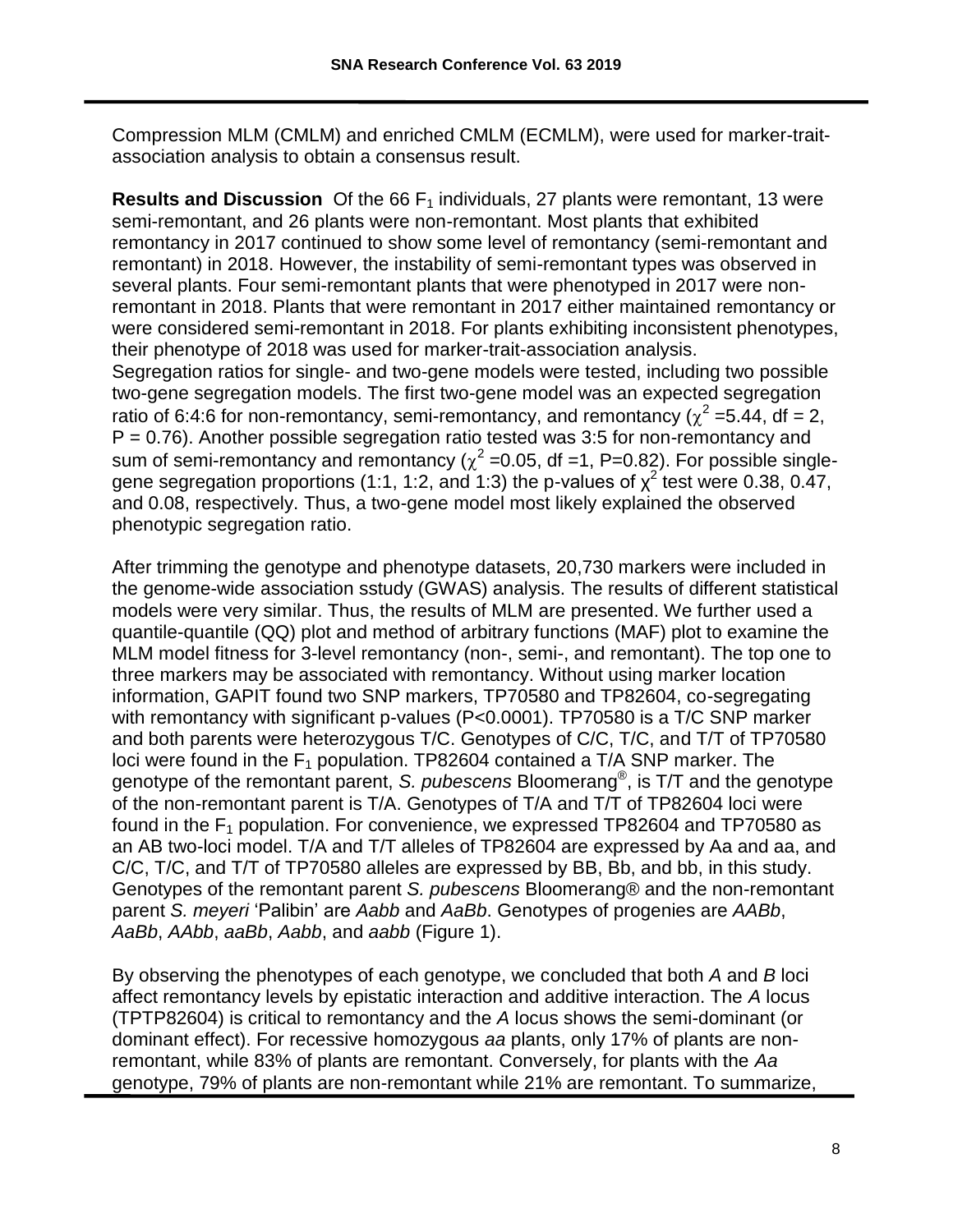the relative impact on levels of remontancy at the *A* locus is *aa* > *Aa*. Similar results are shown in TP70580 with a comparatively smaller effect on remontancy. For plants with the genotype *BB*, 73% are non-remontant and 27% are semi-remontant. No plants in this category were found to be the true-remontant type. For plants with the *Bb* genotype, 42%, 29% and 29% of plants are non-remontant, semi-remontant, and remontant, respectively. In contrast, for plants with the *bb* genotype, 17%, 10% and 72% of plants are non-remontant, semi-remontant, and remontant, respectively.

Observing the two loci together, results show the genotypes have a cumulative effect on remontancy. None of the plants with genotype *AABb* were remontant. Furthermore, 91% of plants with the genotype aabb are either remontant or semi-remontant. For other genotypes, including *AAbb*, *AaBb*, *Aabb*, and *aaBb*, ratios of remontant, semiremontant, and non-remontant varied. However, remontant and semi-remontant ratios gradually increased with an accumulation of recessive alleles at the two loci (Figure 1).

- 1. Lattier, J.D. 2017. Breeding and genetics of lilacs and hardy hibiscus. Oregon State Univ., Ph.D Diss.
- 2. Glaubitz, J.C., T.M. Casstevens, F. Lu, J. Harriman, R.J. Elshire, Q. Sun, E.S. Buckler. 2014. TASSEL-GBS: a high capacity genotyping by sequencing analysis pipeline. PLoS one 9:e90346.
- 3. Lipka, A.E., F. Tian, Q. Wang, J. Peiffer, M. Li, P.J. Bradbury, M.A. Gore, E.S. Buckler, and Z. Zhang. 2012. GAPIT: genome association and prediction integrated tool. Bioinformatics 28:2397-2399.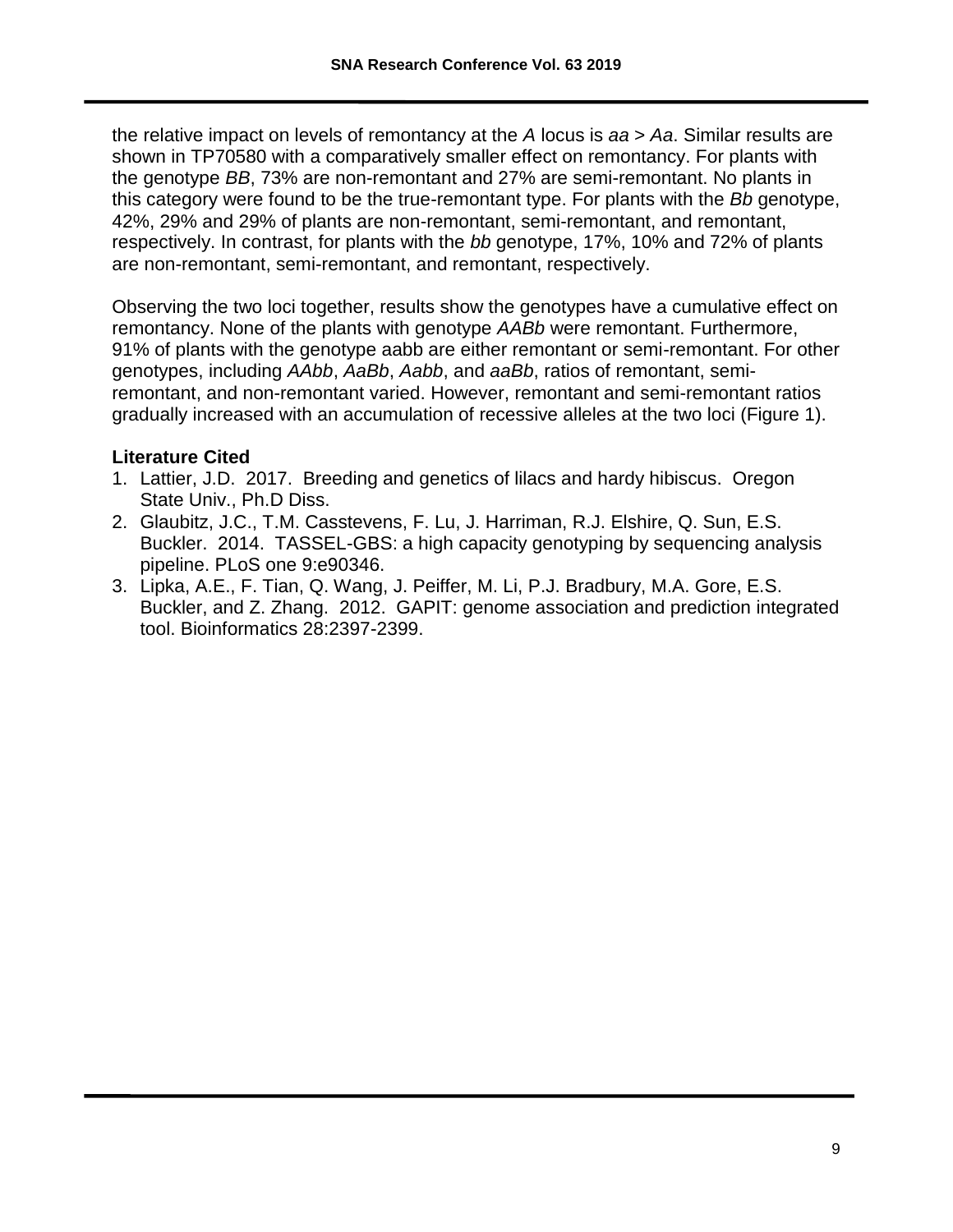

Figure 1. Genotypes and phenotypes in the *Syringa* hybrid population. A total of 66 hybrid plants were used from the cross, *Syringa meyeri* 'Palibin' x *S. pubescens* 'Penda' Bloomerang® Values are the percentage of plant phenotypes (with an original number) in each genotype. Order of number from top to bottom represents plants with phenotypes of remontant, semi-remontant, and non-remontant. Genotype *Aa* and *aa* represent T/A and T/T genotype of TPTP82604 marker; *BB*, *Bb*, and *bb* represent C/C, T/C, and T/T of TP70580 marker. Note: Genotypes *aaBb* and *AaBb* showed twice in the figure.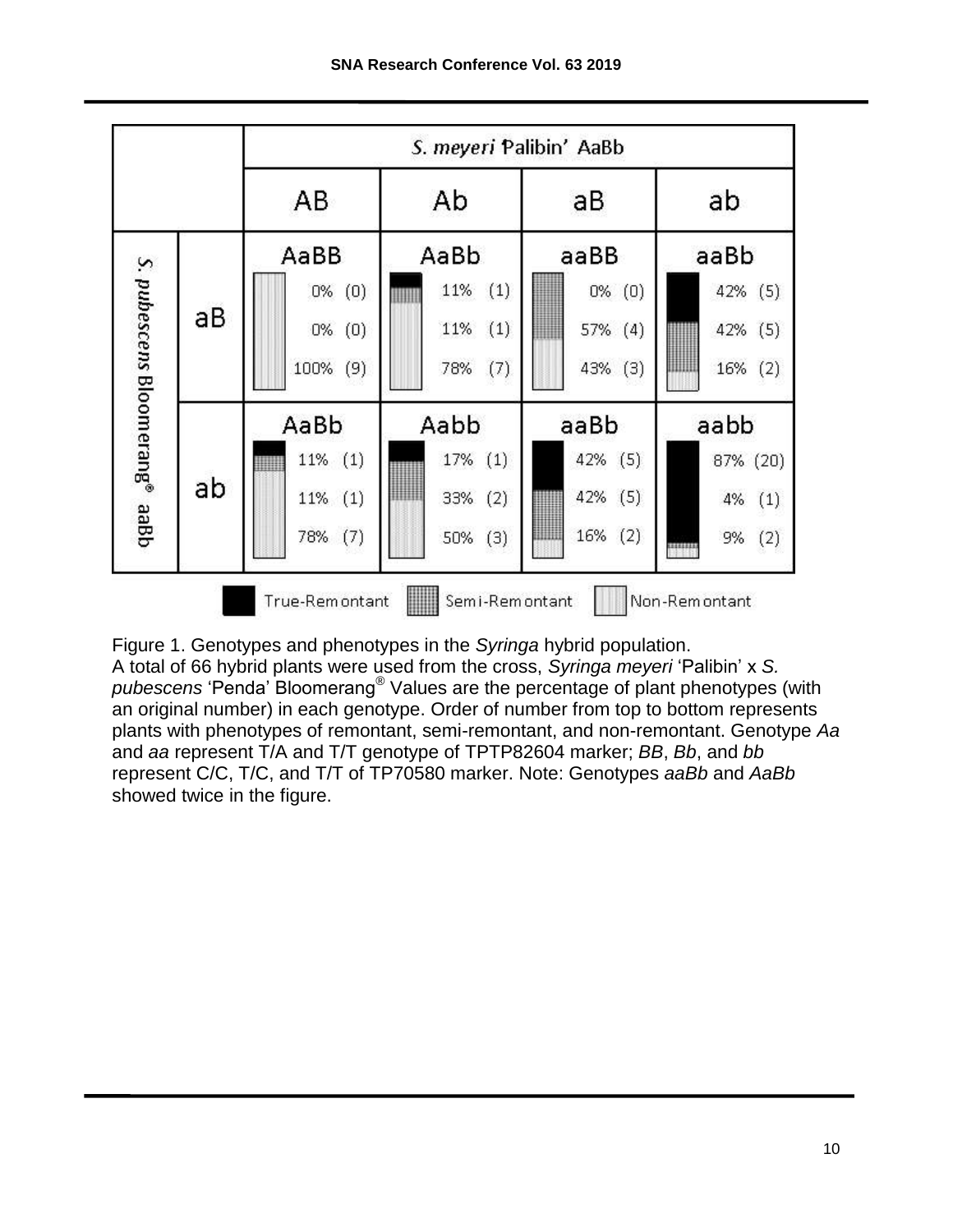#### **Harnessing the Power of Epigenetic Priming to Improve Stress Tolerance in Vegetative Propagated Perennial Crops**

Carlos M. Rodríguez López

Environmental Epigenetics and Genetics Group, Department of Horticulture College of Agriculture, Food and Environment, University of Kentucky Lexington, KY 40546

carlos.rodriguezlopez@uky.edu

**Index Words** Perennial crops, vegetative propagation, epigenetic priming, epigenetic memory of stress, stress tolerance, abiotic stress

**Significance to Industry** Climate change is expected to increase the prevalence of extreme weather conditions. This urgently demands the breeding and propagation of novel crop varieties that are more resilient to periods of environmental stress. To-date, progress in this area has been hindered as perennial woody crops impose prolonged breeding programs. Epigenetic priming increases plant's resilience to biotic or abiotic challenges by generating an epigenetic memory of their environment. The implementation of epigenetic priming to generate locally adapted varieties with enhanced stress tolerance will increase the competitiveness of the American horticulture industry by reducing the cost of replanting. Enhanced stress tolerance will also improve orchard performance and reduce input costs, promoting sustainability.

**Nature of Work** In the current climate change scenario, with predicted rapidly changing weather patterns, the perennial crop industry urgently needs to breed novel varieties more resilient to periods of environmental stress, without losing end-product quality. Much work has been done to understand the genetic basis of stress/disease tolerance in crops. However, perennial woody crops impose protracted and costly breeding programs that hamper the development of novel varieties.

Epigenetic mechanisms are a key interface between an always changing environment and the fixed plant's genome. Such mechanisms actively regulate gene expression in response to environmental stimuli, ultimately affecting the plant's phenotype (1). It is now widely accepted that epigenetic mechanisms have been the source of useful variability during crop varietal selection (2-8), and the field of applied epigenetics is spawning new opportunities for the enhancement of crop production (3). In a paradigm changing paper, Hauben et al. (2009) (9) revealed the possibility of improving key crop yield determinants (e.g. energy use efficiency) through recurrent epigenetic selection of isogenic lines.

Recurrent selection of novel epialleles is, however, a long process for perennial crops due to their long juvenile phase. A further way of releasing epigenetic variability in crops is epigenetic priming (EP). EP capitalizes on fluctuations in the growing environment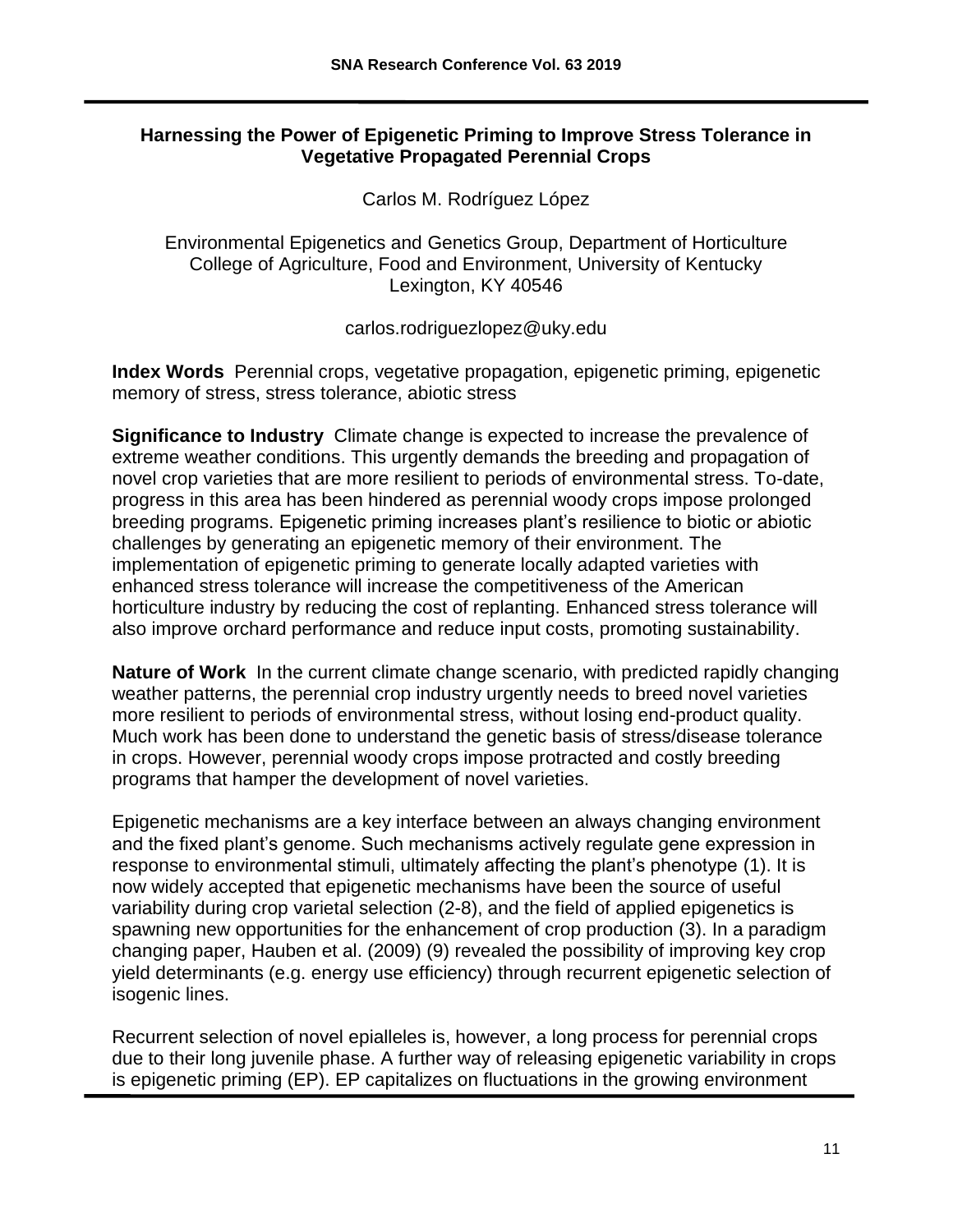driving changes in the epigenetic status of organisms, ultimately leading to adapted phenotypes. In particular, EP refers to the molecular mechanisms by which plants can increase their resilience to biotic or abiotic insult by creating an epigenetic memory of the stress inducing conditions (10). In 2006 Molinier et al. (11) showed how the exposure of plants to biotic and abiotic stress triggered an epigenetically regulated hyper-recombination state that increase the potential for adaptation of the treated population. Additionally, such epigenetic change was retained over subsequent sexual generations never exposed to the same stressors. More recently, our work led to the identification of the first environmentally induced epi-alleles associated with water availability related stress tolerance (i.e. drought and low relative humidity) in the model plant *Arabidopsis thaliana* (10,12,13). These observations raised the scope of deliberate elicitation and fixation of epigenetic variation responsible for the control of particular traits or developmental processes using epigenetic priming via management of the growing environment during breeding (14). Since then, multiple studies have shown that the exposure of plants to biotic and abiotic stress can evoke epigenetically-mediated changes to gene expression which influence important agronomic traits (3,15,16), suggesting that epigenetic priming can be used for the enhancement of current germplasm and for the production of locally adapted cultivars. This area of research has primarily focused on identification and characterization of the molecular mechanisms allowing for epigenetic adaptation to stress of herbaceous, seed propagated species, with a particular focus on determining if such adaptations are meiotically inherited, allowing for a transgenerational stress-adaption. However, almost no work has been carried on the elucidation of the temporal scale of long-term maintenance of stress-induced epigenetic modifications in perennial crops and during vegetative propagation.

*Grapevine as a model for the study of epigenetic priming in perennials***:** Grapevine (*Vitis vinifera* L.) is a fast-growing perennial woody crop with a large body of work both in the fields of agronomy and molecular biology that has been proposed as model for the study of epigenetic mechanisms in perennials (2). These characteristics and its economic importance (~400,000 ha of land planted with vineyards and a contribution of \$162 billion to the US economy each year (17) make it highly appropriate for translating related scientific innovation to the horticulture industry.

Our work has shown that environmentally induced epigenetic profiles in grapevine plants are consistently modified by the regional location of the vineyard (18). More recent results also suggest that age-acquired epigenetic markers are maintained or erased during the generation of vegetative propagules depending on the vegetative propagation approach used (19). Moreover, whole transcriptome analysis showed a higher number of differentially expressed genes in primed grapevines than in naïve ones when re-exposed to heat/drought stress one year after the initial priming event (unpublished results). This increased response to stress suggests a potential priming at a molecular level by the previous year's environmental stress, and mimics previous results observed in *A. thaliana* where the memory of stress lasted several days (16). These findings will be of significant relevance for the industry if epigenetic memory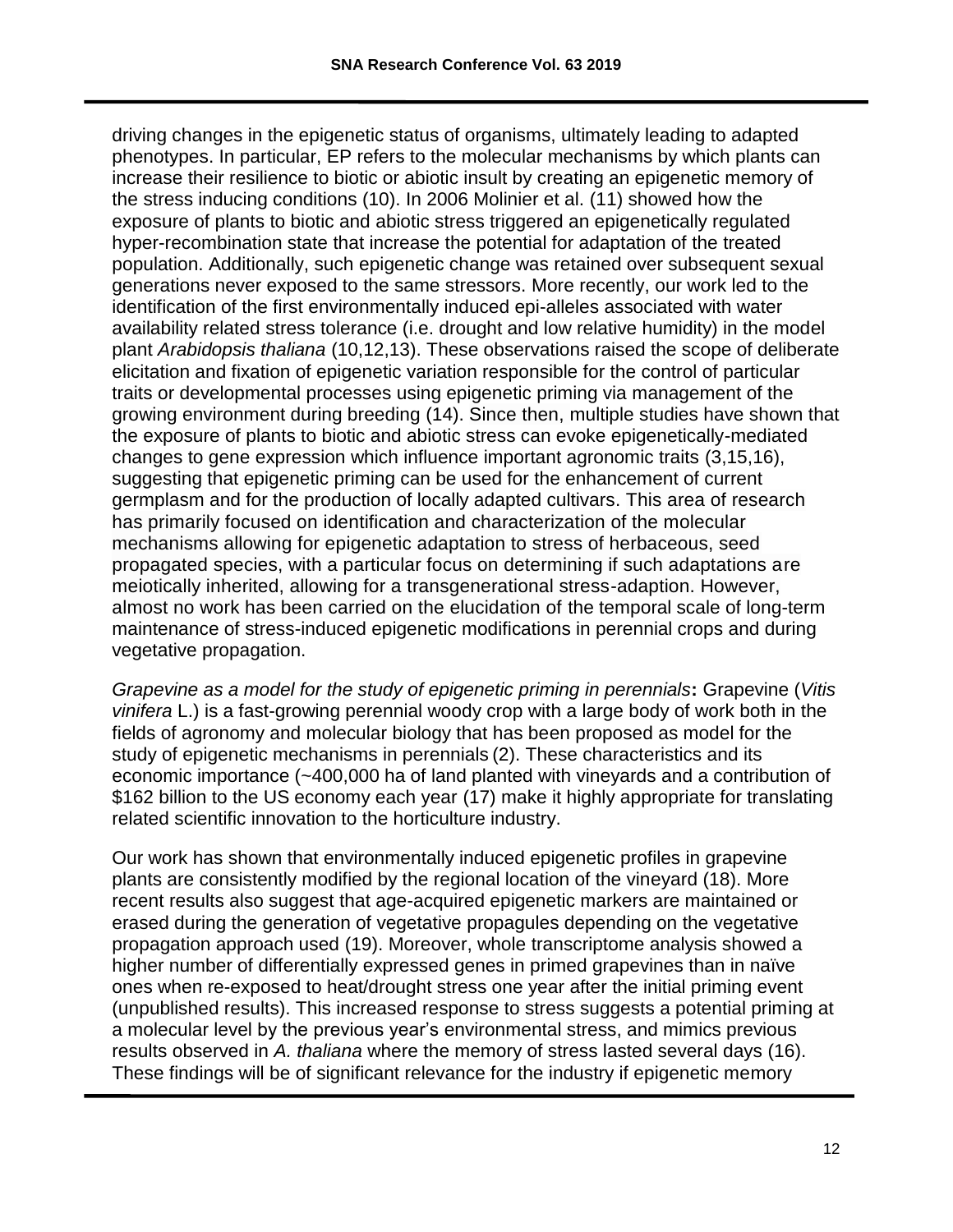leads to enhanced resilience against stress, and if it is faithfully transferred and retained during vegetative propagation and when growing in an alternate environment (Figure 1). **Results and Discussion** Understanding the molecular mechanisms regulating the maintenance/erasing of epigenetic memory during vegetative propagation would allow the implementation of epigenetic priming for the production of locally adapted varieties without the need of protracted classic breeding programs. These novel varieties will increase the competitiveness of the American perennial crop industry through an enhanced survivability of planting material during plant establishment. Moreover, more resilient vines will help limit the use of agronomic inputs thus achieving economic sustainability while reducing the industry's environmental footprint. Also, epigenetic markers of stress discovered in this project can be used as a tool to diagnose the early onset or asymptomatic exposure of orchards to stress, facilitating more timely and targeted interventions. These markers of stress may ultimately be integrated into models to predict yield and fruit quality. If, as expected, the findings of the proposed research apply generally, they will provide tools and knowledge transferable to other agriculturally-important perennial crops.

- 1. Chan, S. W.-L., Henderson, I. R. & Jacobsen, S. E. Gardening the genome: DNA methylation in Arabidopsis thaliana. Nat Rev Genet 6, 351–360 (2005).
- 2. Fortes, A. M. & Gallusci, P. Plant stress responses and phenotypic plasticity in the Epigenomics era: perspectives on the grapevine scenario, a model for perennial crop plants. Frontiers in Plant Science (2017).
- 3. Rodríguez López, C. M. & Wilkinson, M. J. Epi-fingerprinting and epi-interventions for improved crop production and food quality. Front Plant Sci 6, 397 (2015).
- 4. Crisp, P. A., Ganguly, D., Eichten, S. R., Borevitz, J. O. & Pogson, B. J. Reconsidering plant memory: Intersections between stress recovery, RNA turnover, and epigenetics. Sci. Adv. 2, e1501340 (2016).
- 5. Feng, S. & Jacobsen, S. E. Epigenetic modifications in plants: an evolutionary perspective. Curr Opin Plant Biol 14, 179–186 (2011).
- 6. Feng, S., Jacobsen, S. E. & Reik, W. Epigenetic reprogramming in plant and animal development. Science 330, 622–627 (2010).
- 7. Gallusci, P. et al. Epigenetics for plant improvement: current knowledge and modeling avenues. Trends Plant Sci 22, 610–623 (2017).
- 8. Thellier, M. & Lüttge, U. Plant memory: a tentative model. Plant Biol (Stuttg) 15, 1–12 (2013).
- 9. Hauben, M. et al. Energy use efficiency is characterized by an epigenetic component that can be directed through artificial selection to increase yield. Proc Natl Acad Sci U S A 106, 20109–20114 (2009).
- 10. Tricker, P., Rodríguez López, C., Hadley, P., Wagstaff, C. & Wilkinson, M. Preconditioning the epigenetic response to high vapor pressure deficit increases the drought tolerance of Arabidopsis thaliana. Plant Signal Behav 8, (2013).
- 11. Molinier J., Ries, G., Zipfel, C., Hohn, B. Transgeneration memory of stress in plants. Nature 442 (7106) 1046-1049 (2006).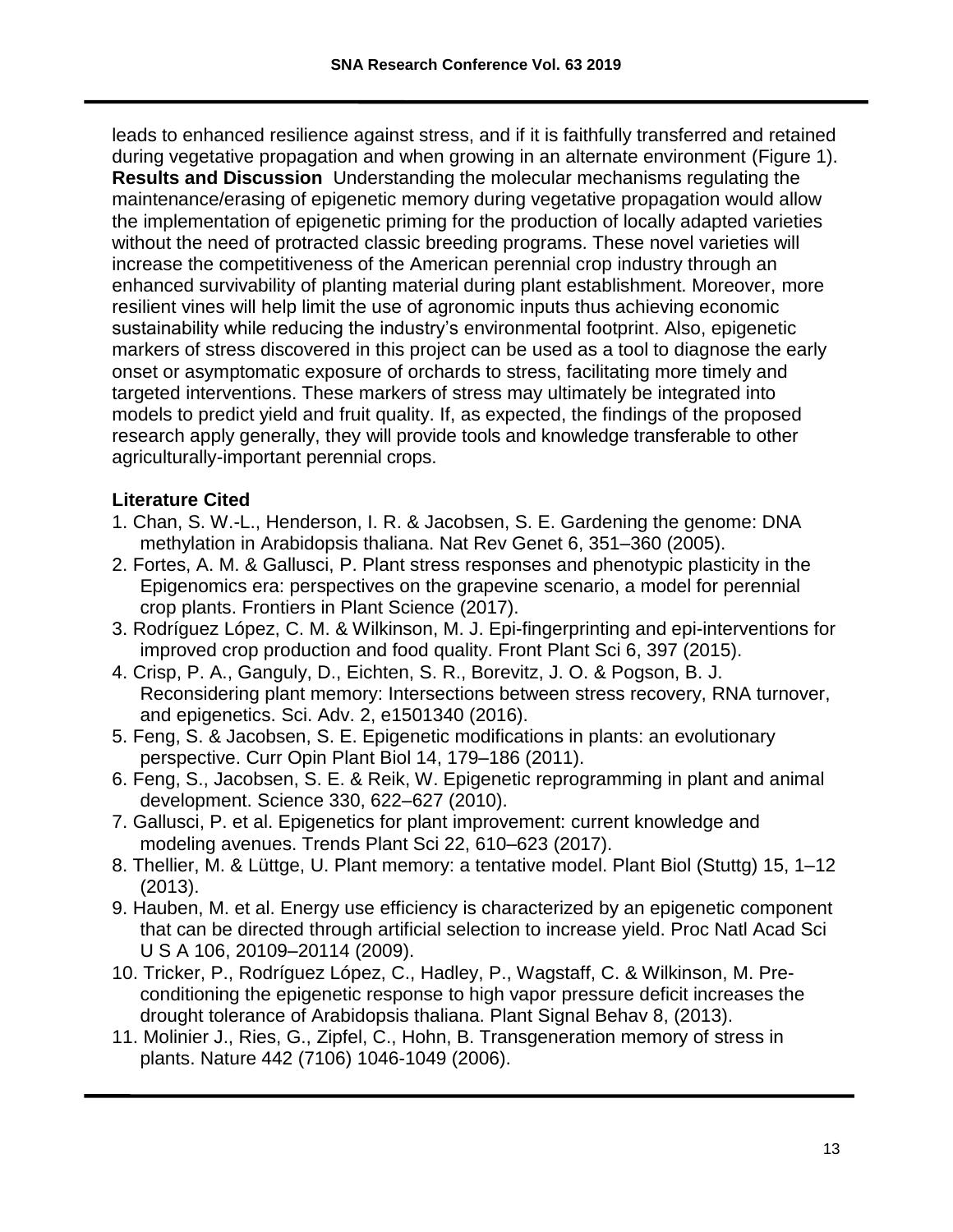- 12. Tricker, P. J., Gibbings, J. G., Rodríguez López, C. M., Hadley, P. & Wilkinson, M. J. Low relative humidity triggers RNA-directed de novo DNA methylation and suppression of genes controlling stomatal development. J Exp Bot 63, 3799–3813 (2012).
- 13. Tricker, P. J., López, C. M. R., Gibbings, G., Hadley, P. & Wilkinson, M. J. Transgenerational, dynamic methylation of stomata genes in response to low relative humidity. Int J Mol Sci 14, 6674–6689 (2013).
- 14. Tricker, P., Rodríguez López, C., Hadley, P., & Wilkinson, M. EP2579703A1 Method for producing a stress tolerant plant or precursor thereof.
- 15. Fortes, A. M. & Gallusci, P. Plant stress responses and phenotypic plasticity in the epigenomics era: perspectives on the grapevine scenario, a model for perennial crop plants. Front Plant Sci 8, 82 (2017).
- 16. Sanyal, R.P., Misra, H.S., Saini, A. Heat-stress priming and alternative splicinglinked memory. J [Exp](https://www.ncbi.nlm.nih.gov/pmc/articles/PMC5920290/) Bot (2018).
- 17. Research, M., The Impact of Wine, Grapes, and Grape Products on the American Economy 2007.
- 18. Xie, H. et al. Global DNA Methylation Patterns Can Play a Role in Defining Terroir in Grapevine (Vitis vinifera cv. Shiraz). Front Plant Sci 8, 1860 (2017).
- 19. Grigg, D. An investigation into the effect of grapevine age on vine performance, grape and wine composition, sensory evaluation and epigenetic characterisation. PhD Thesis, University of Adelaide (Australia) (2017).



Figure 1. Enhanced stress tolerance through epigenetic priming maintenance in perennial crops during vegetative propagation.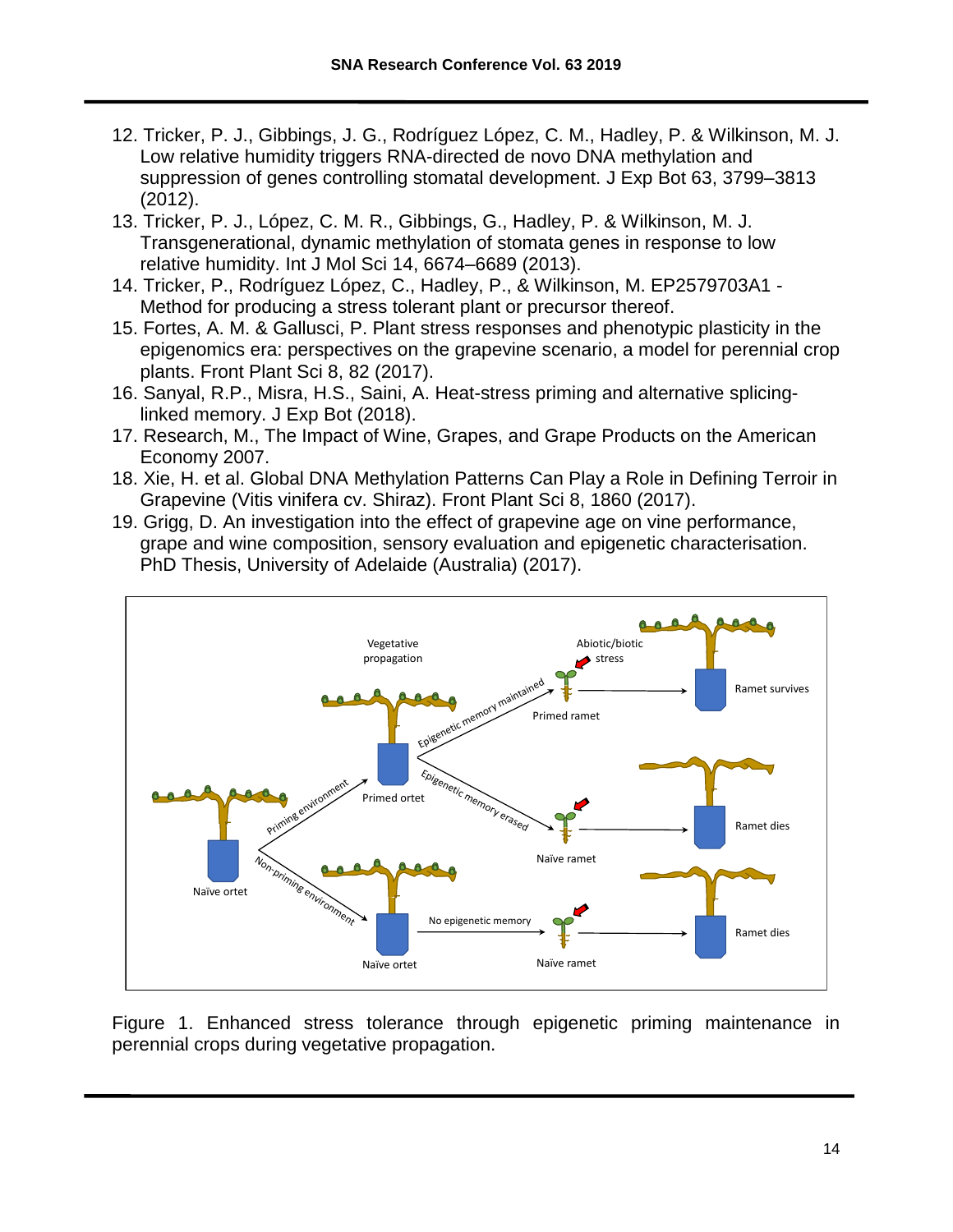#### **'Formosan Gold' Sweetgum**

John M. Ruter and Kaitlin Barrios

Department of Horticulture, University of Georgia 327 Hoke Smith, Athens, GA 30602

ruter@uga.edu

**Index Words** Altingiaceae, cultivar, *Liquidambar formosana*, ornamental tree

**Significance to Industry** 'Formosan Gold' differs from the species by having bright yellow to yellow-green foliage during the spring and summer. Fall color is generally a mixture of yellow, orange and red leaves. The unique color display this chartreuse formosan sweetgum brings to landscapes makes it a valuable addition to the commercial nursery and landscape trades.

**Nature of Work** Formosan sweetgum (*Liquidambar formosana* Hance) is a handsome landscape tree with unique three-lobed leaves, good fall color and tall stately form. It is native to China and distributed in temperate forests across the southern and eastern parts of the country, as well as South Korea and Taiwan (1-3). The species was introduced to North America in 1884 and is considered to grow rapidly and perform well in U.S. Department of Agriculture (USDA) hardiness zones 7-9 (4). Formosan sweetgum belongs to the Altingiaceae family and is similar to the American sweetgum (*L. styraciflua* L.), a native of the eastern United States and the cloud forests of eastern Mexico and Central America, as well as *L. acalycina* (H. T. Chang), another Chinese native with similar three-lobed leaves but differing in number of capsules per fruit (2,3,5). *L. formosana* is not common in the U.S. and has a limited presence in American botanical gardens, however, it deserves more recognition for its unique leaf shape and fall foliage color. 'Formosan Gold' sweetgum is an improved form of the species with attractive yellow to chartreuse foliage during the growing season.

The original plant of 'Formosan Gold' came from seed received from the Taiwan Forestry Research Institute in 1998. A golden-foliaged seedling was found among the green-foliaged seedlings at the University of Georgia Tifton Campus in the summer of 1998. At planting on March 2, 2001, the tree was 5.0 ft. in height and in 2010 had reached 34.0 ft. As of November, 2018 the original tree is 46.5 ft. tall. Cuttings taken from three to four node semi-hardwood terminal shoots in Tifton, GA the third week of May have had rooting success of about 75%. Cuttings were dipped in a 1:2 dilution of rooting hormone to water (IAA + NAA; Dip 'N Grow, Inc., Clackamas, OR), stuck in a substrate of pine bark and perlite (2:1, v/v) and placed under mist for several weeks. Cuttings were also taken from a clone in Watkinsville, GA in mid to late summer, treated similarly and yielded comparable rooting percentages. Although rooting percentages have been high during the growing season, survival through the winter has been very low. 'Formosan Gold' has been successfully side-veneer grafted onto *L. styraciflua*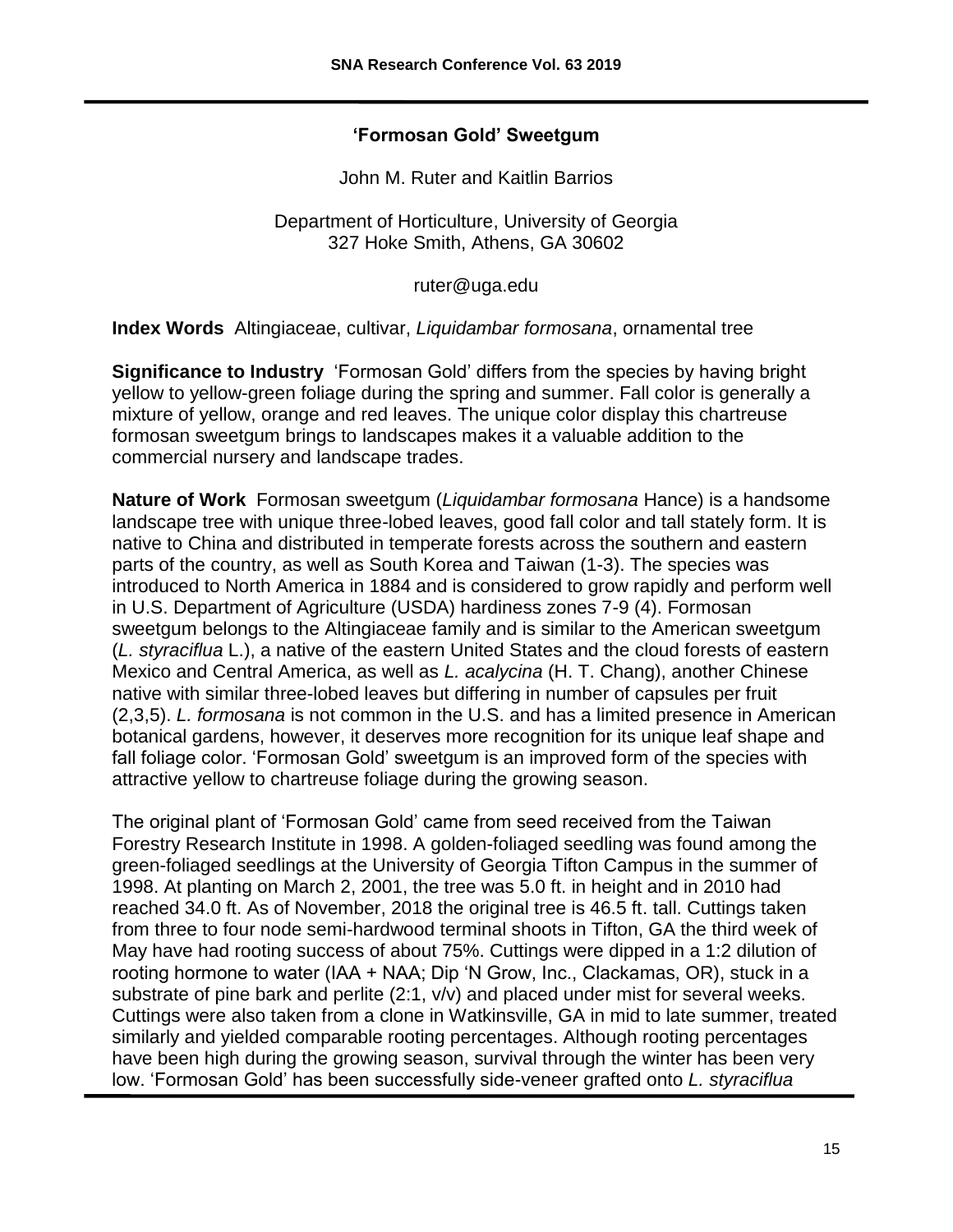understock. Root suckers produce foliage true to type, so root cuttings may be another method of propagation to be evaluated. Fruit was first produced during year 13 but no viable seed have been produced nor have any seedlings been noticed. Though artificial hybrids are known (6,7), natural hybridization with *L. styraciflua* in south Georgia is unlikely as the native species often flowers 2-4 weeks later than 'Formosan Gold'. A detailed botanical description of 'Formosan Gold' can be found in the following paper (8).

**Results and Discussion** Clonal trees from rooted cuttings have been planted at the University of Georgia Tifton Campus (hardiness zone 8b), the University of Georgia Durham Horticulture Farm in Watkinsville, GA (zone 8a), Leu Gardens in Orlando, FL (zone 9b), Jackson Nursery in Belvidere, TN (zone 7b), Cox Arboretum in Canton, GA (zone 7b), and the Atlanta Botanical Garden location in Gainesville, GA (zone 7b). The tree growing in Tennessee has survived winter low temperatures of 1.0°F with no damage (Ray Jackson, personal communication). To date, all trees display the same foliar phenotype. There have been no reports of major pest problems, freeze damage or invasiveness at any location. Plant material for propagation is available by contacting the University of Georgia Research Foundation, Inc. (UGARF – research.uga.edu) or Georgia Seed Development (www.gsdc.org).

- 1. Dirr, M. 1998. Manual of woody landscape plants: their identification, ornamental characteristics, culture, propagation and uses. 5th ed. Champaign, Ill., Stipes Pub.
- 2. Hoey, M. T. and C. R. Parks. 1994. Genetic divergence in *Liquidambar styraciflua*, *L. formosana*, and *L. acalycina* (Hamamelidaceae). Systematic Bot. 19:308-316.
- 3. Hong, D., P. H. Raven, and Z. Wu. 2003. 3. *Liquidambar formosana* Hance, p. 21- 22, Flora of China. Science Press; Missouri Botanical Garden Press, Beijing; St. Louis, MO.
- 4. U. S. Department of Agriculture (USDA). 2012. USDA plant hardiness zone map. March 9, 2018. <www.planthardiness.ars.usda.gov>.
- 5. Grimshaw, J. and R. Bayton. 2009. New trees: recent introductions to cultivation. Kew Publishing, Royal Botanic Gardens.
- 6. Santamour, F. S. 1972. Interspecific hybridization in *Liquidambar*. For. Sci. 18:23-26.
- 7. Vendrame, W. A., C. P. Holliday, and S. A. Merkle. 2001. Clonal propagation of hybrid sweetgum (*Liquidambar styraciflua* x *L. formosana*) by somatic embryogenesis. Plant Cell Rpts. 20:691-695.
- 8. Barrios, K. and J.M. Ruter. 2018. *Liquidambar formosana* 'Formosan Gold'. HortScience 53(10):1520-1522.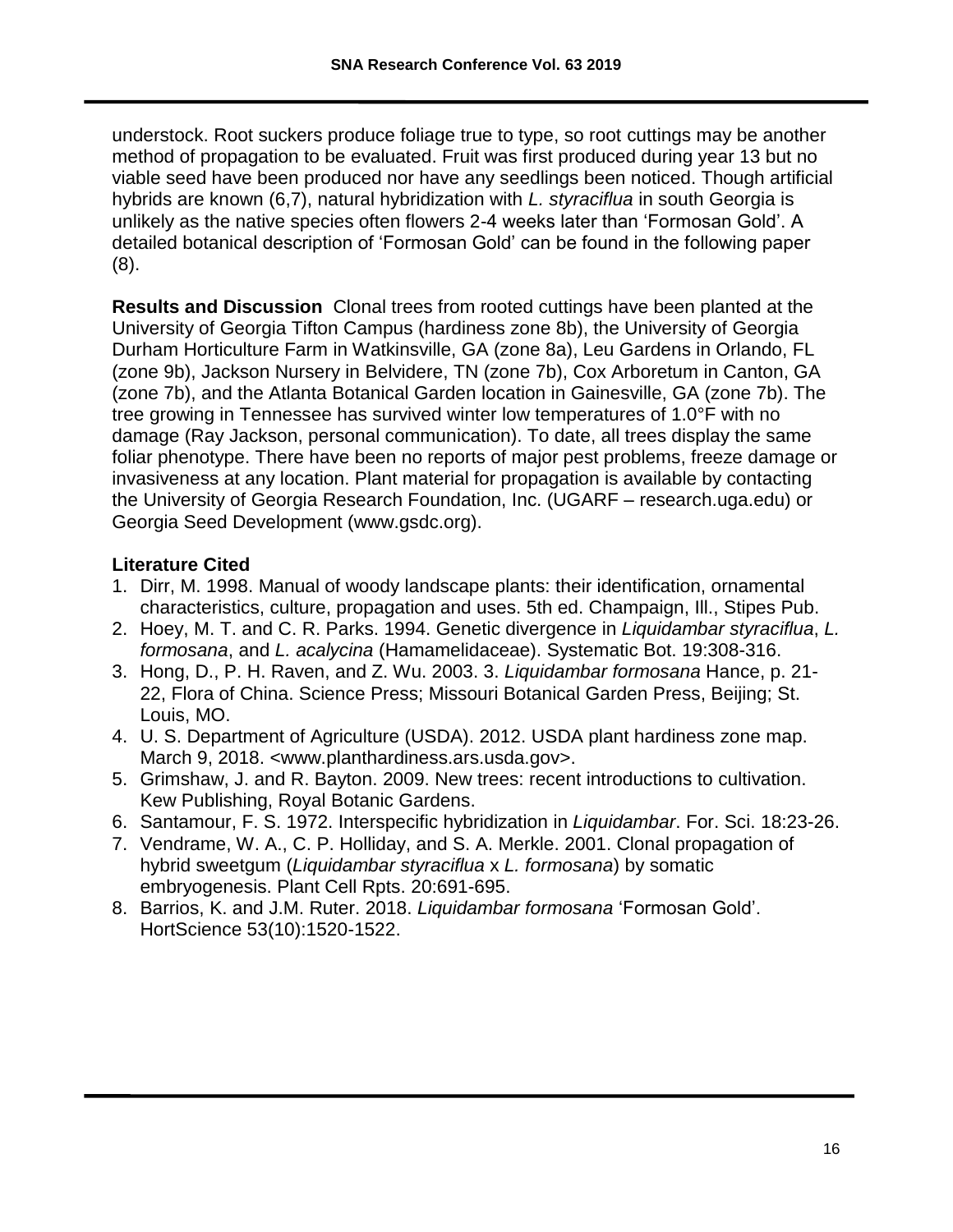

Figure 1. New growth and chartreuse foliage of *Liquidambar formosana* 'Formosan Gold' growing in Watkinsville, GA. Photo taken in April 2018.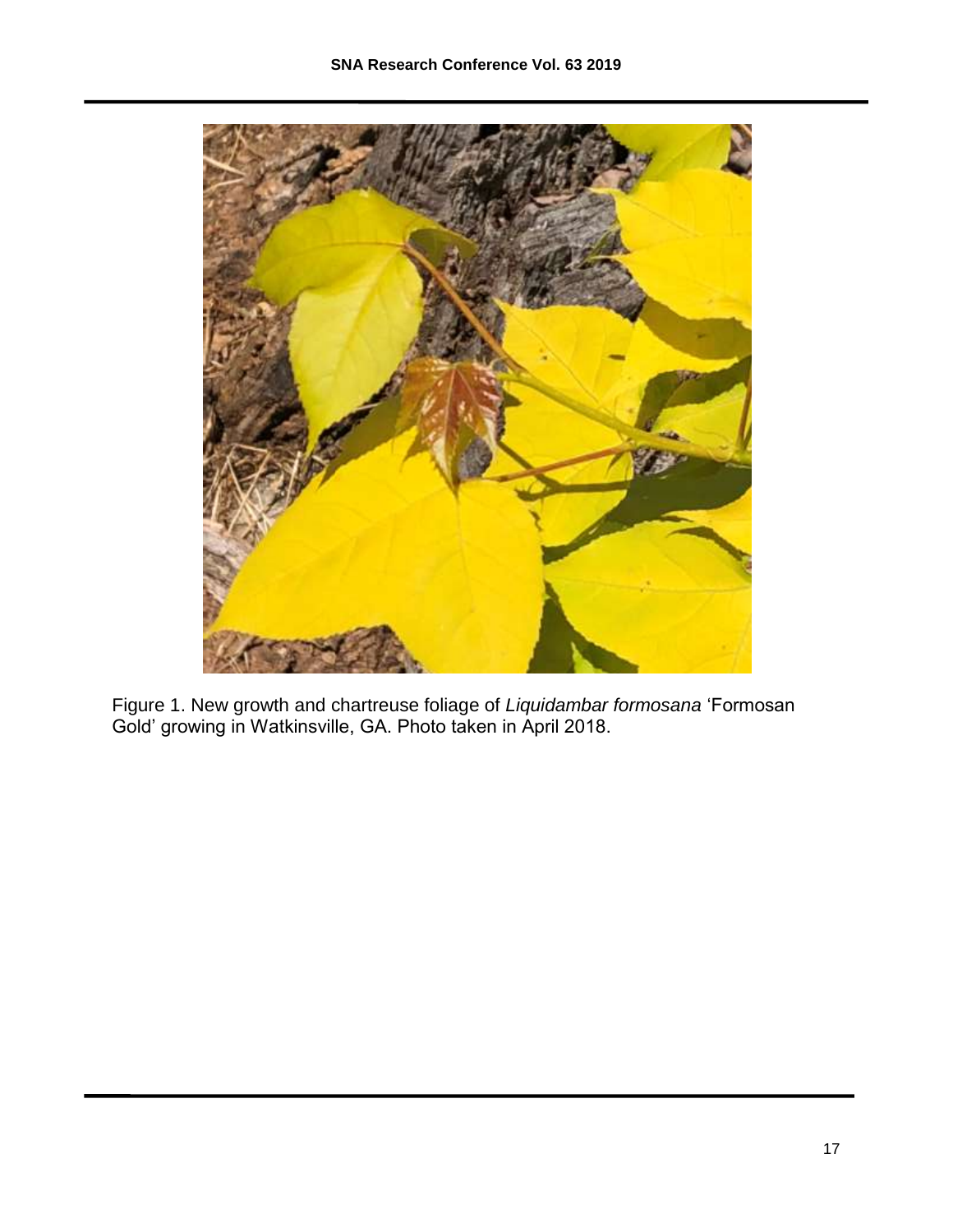## **Genetic Diversity of Cultivated** *Hydrangea* **Using Genotyping-by-Sequencing (GBS)**

Xingbo Wu and Lisa W. Alexander

Floral and Nursery Plants Research Unit, U.S. National Arboretum U.S. Department of Agriculture, Agricultural Research Service Otis L. Floyd Nursery Research Center, 472 Cadillac Lane, McMinnville TN 37110

Lisa.Alexander@ars.usda.gov

**Index Words** Hydrangea; genetic diversity; genotyping by sequencing; single nucleotide polymorphism

**Significance to Industry** Nursery crop sales are impacted by consumer preferences, availability of plant material, and environmental concerns. Maintaining growth and profitability of this important industry is dependent on developing novel and value-added ornamental plant cultivars while protecting natural resources and worker health. However, few ornamental plant cultivars exist that are tolerant to pests and disease, and rotations of chemical insecticides and fungicides are almost always employed to achieve high-quality floral and foliar aesthetics at the point-of-sale. We evaluated 89 hydrangea cultivars currently in the market by developing single nucleotide polymorphism (SNP) molecular markers using genotyping-by-sequencing (GBS). 3,932 high quality SNPs were developed based on advanced sequencing technology. The SNP markers developed here will be useful for identifying key genes in hydrangea that control ornamental traits and for developing molecular markers that can be used for marker-assisted selection in hydrangea. Hydrangeas with unique traits and resistance to disease and stress will be released as cultivars and deployed to the ornamental nursery industry.

**Nature of Work** Hydrangeas rank as the fourth top selling flowering shrub in the United States (1), and sales continue to rise with increasing consumer demands. The popularity of hydrangeas lies in their large, colorful blooms, their long history in public and private gardens, and the diversity of available flower and plant forms. Traditional breeding methods, primarily focused on novel floral traits and extended bloom period, have produced an array of cultivated varieties. However, efforts to combine ornamental features with value-added traits like disease and stress resistance are often time consuming, labor intensive, and fail to produce the desired trait combinations. Markerassisted selection (MAS) can be used to identify superior plants at the seedling stage by revealing which plants carry the genes that will produce the desired trait combinations.

To employ MAS in crop breeding, many high-quality molecular markers located across all a plant's chromosomes must be identified and then statistically associated with traits of interest. To that end, we assembled a collection of 89 hydrangea cultivars representing two species in order to locate molecular markers that can be associated with favorable traits and used for MAS (Table 1). The objectives of our study were to 1)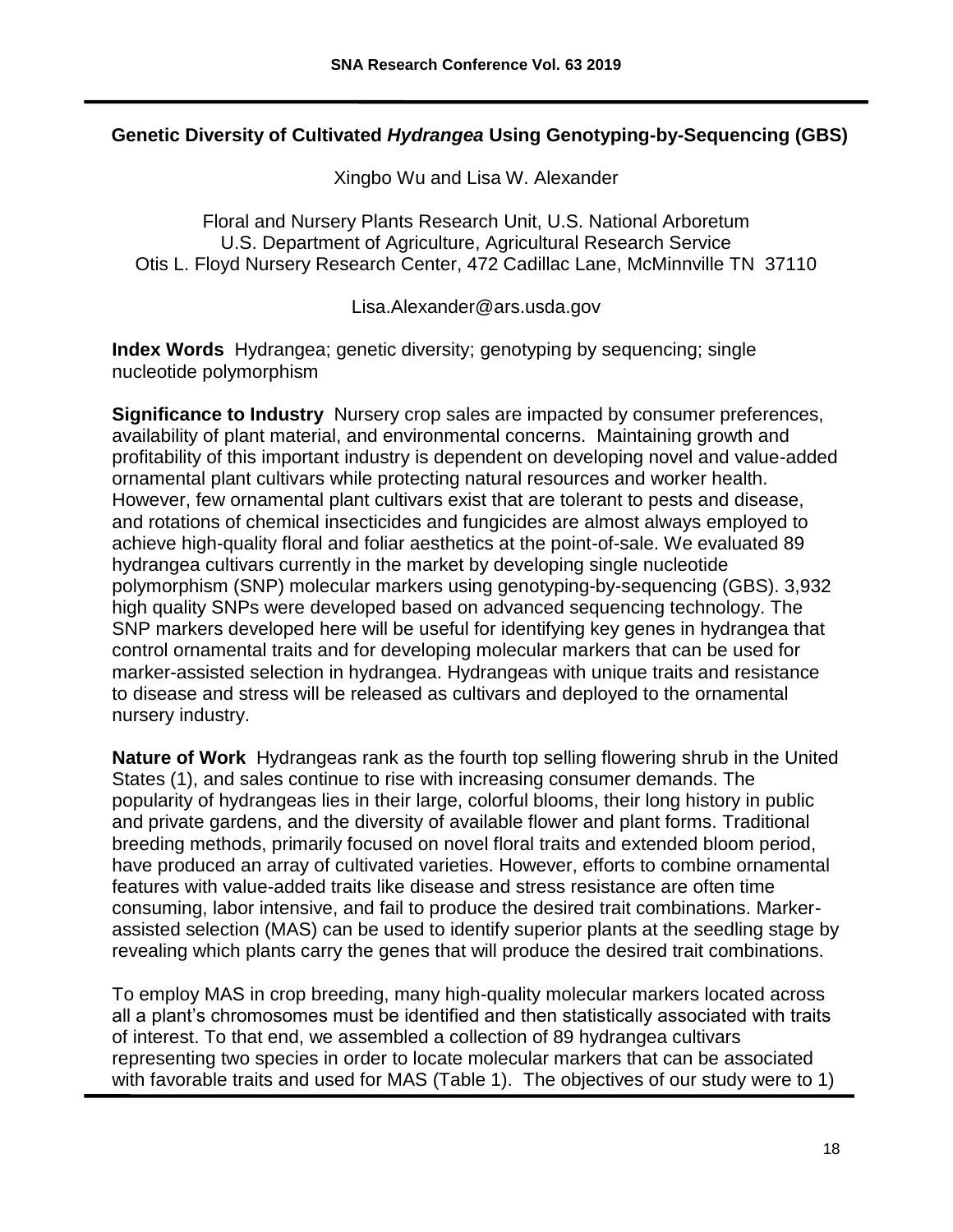locate high-quality single nucleotide polymorphisms (SNPs) in the *Hydrangea macrophylla* genome, and 2) quantify the SNP genetic diversity among some cultivated hydrangea varieties. Hydrangea plants were collected from public or commercial sources and maintained in 7 or 10-gallon containers at the Tennessee State University Nursery Research Center in McMinnville, TN. Leaf tissues were collected either directly from plants or from clones in tissue culture and ground using FastPrep-24™ 5G homogenizer (Qbiogene, Inc., Carlsbad, California, USA). Genomic DNA was isolated from the lysed tissue using the DNeasy Plant Mini Kit (Qiagen) followed by RNeasy treatment. Nucleic acid was evaluated in 1% agarose gel and quantified using NanoDrop 2000 spectrometer (Thermo Scientific, Wilmington, DE). Enzyme activity was tested using 6U of *Eco*RI on 300ng of eight randomly selected samples for 2 hours at 37°C and run on a 1% agarose gel. A lyophilized aliquot of 1.5 ug DNA was prepared for each sample and submitted to Biotechnology Center of University of Wisconsin-Madison for library preparation and sequencing.

Library and barcoding methods were done according to Elshire et al. (2). In order to find the best restriction enzyme and adaptor concentration for library preparation, a panel of eight samples was selected to find the optimized reactions that created a library with highest concentration of fragments with a length of 200-250 bp, minimal residual adaptor contamination, and no visible indication of repetitive DNA contamination. Restriction enzyme *Ape*KI was used for DNA digestion followed by ligation with a barcode and common adaptor. Single-end sequencing of the 96-plex library was performed with the single-lane sequencer Illumina HiSeq 2500 (Illumina Inc. San Diego, CA, United States).

The raw sequence data was processed and analyzed with TASSEL V3.0 (3) with nonreference option and default parameters. Genetic variation among cultivars was revealed by principal component analysis (PCA) using a *prcomp* package implemented in the R software suite. Population structure was estimated using Structure 2.3.0 software with admixture mode (4). The number of subpopulations (K) was set from 2 to 10 with 100,000 burn-in period and 100,000 MCMC with 5 iterations. A phylogenetic tree was drawn to show the relationship among all analyzed cultivars. The dendrogram was based on UPGMA option in MEGA 6 (5), with 500 bootstraps for nodal probability estimates.

**Results and Discussion** Sequencing of the *ApeK*I genomic complexity-reduction libraries generated 24.8 Gb of raw sequence data. A total of 393,041 raw SNPs were discovered in the hydrangea cultivar panel. SNPs were furthered filtered by removing any SNP locus with minor allele frequency that was less than 5% and excluding SNPs exceeding more than 10% missing data across the population. 3,932 high-quality SNPs remained to perform downstream genetic studies. Most of the SNPs identified in this study were A/G or C/T transition mutations (62.89%) with the most observed substitution type being C/T (31.89%; Figure 1). Transversion-type SNPs, including A/C, A/T, C/G, and G/T conversions, represented the other 37.11% of total SNPs discovered. The least common substitution type was the T/G transversion (7.25%).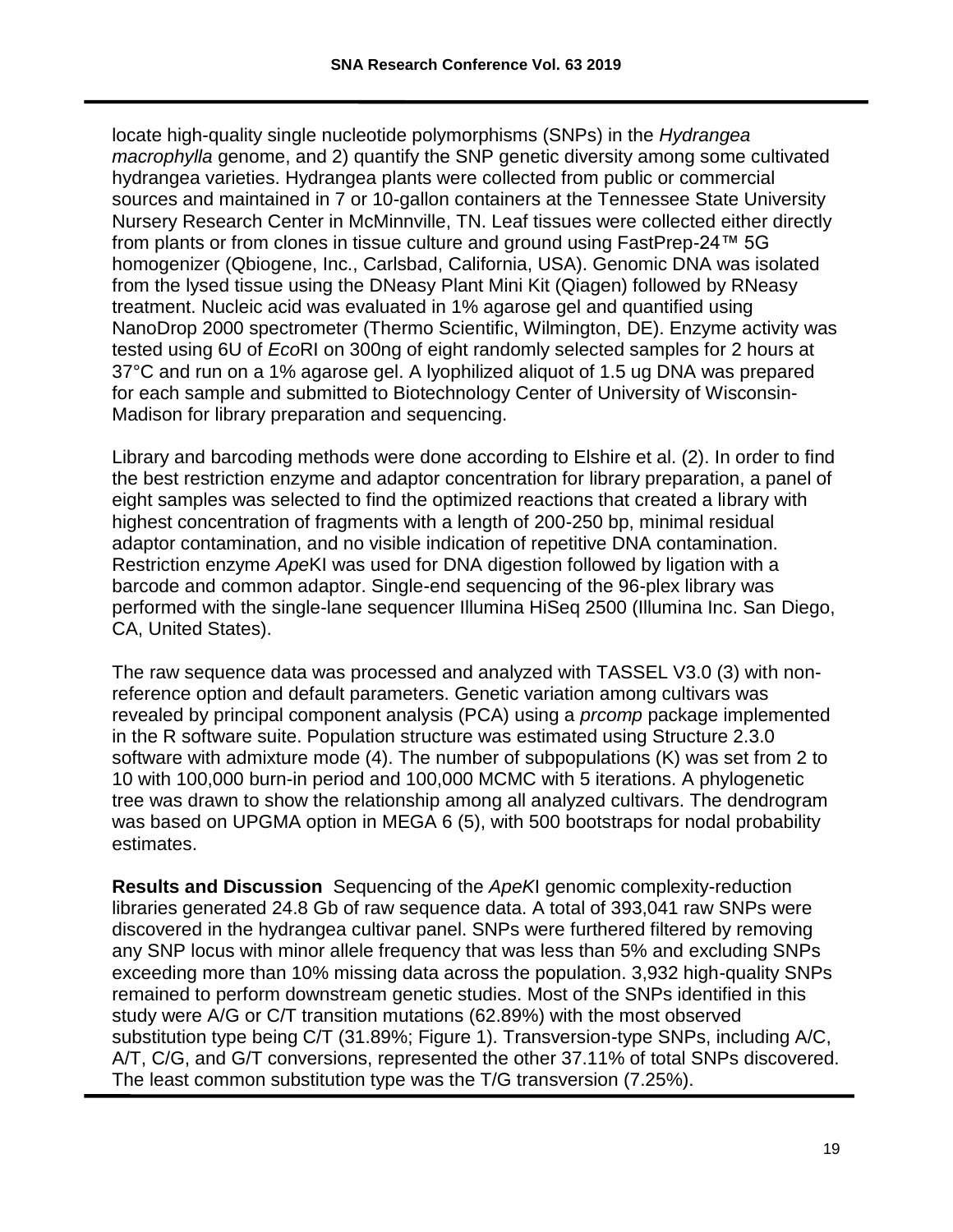A neighbor-joining tree based on the 3,932 discovered SNPs classified the 89 cultivated hydrangeas into two major groups (Figure 2). The two major groups were generally separated according to their species, but 'Lady in Red' (blue dot), registered as *H. macrophylla*, was clustered closely with the *H. serrata* cultivar Preziosa. 'Lady in Red' has a pinkish-white lacecap inflorescence with deep red stems and leaf veins that complement the lush green foliage which becomes reddish-purple in fall. It is often used as a foundation plant in many gardens and found to be compatible with *H. angustipetala*  that could be used to increase genetic diversity of *H. macrophylla* (6).

Principle component analyses confirmed the classification of 'Lady in Red' to be genetically close to *H. serrata*, but also revealed another the cultivar Preziosa to be more closely related to *H. macrophylla* (Figure 3). 'Preziosa' is a popular season long hydrangea cultivar with small rounded mophead flowers that exhibits white, pale green, pink to an intense burgundy red color. It was found to be a hybrid between species *macrophylla* and *serrata* by Reed et al. (7) with an unknown crossing parent. A subgroup was also to be separate with other cultivars within the *macrophylla* group, indicating a genetic drift in this species (Figure 3). Structure analyses identified three groups in the cultivar panel, which was corresponded to the PCA analyses (Figure 4). The three groups (Group I, II and III) consisted of 63, 17 and 9 cultivars, respectively. Group I and II consisted of cultivars from *H. macrophylla* while group III represented cultivars from *H. serrata*. Interestingly, Group II consisted of many of the remontant or free-flowering *H. macrophylla* varieties. Hydrangeas are usually maintained and propagated clonally via vegetative cuttings or tissue culture to preserve genetic composition of varieties. Specific trait-driven breeding and selection programs of hydrangea may narrow the gene pool, causing a secondary *H. macrophylla* group with specific genetic makeup that leads to novel traits like remontancy.

- 1. Rinehart, T.A., Scheffler, B. and Reed, S.M., 2005, December. Estimating genetic diversity within the *Hydrangea* genus using molecular markers. In Proc. SNA Res. Conf (Vol. 50, pp. 654-657).
- 2. Elshire, R.J., Glaubitz, J.C., Sun, Q., Poland, J.A., Kawamoto, K., Buckler, E.S. and Mitchell, S.E., 2011. A robust, simple genotyping-by-sequencing (GBS) approach for high diversity species. PloS one, 6(5), p.e19379.
- 3. Bradbury, P.J., Zhang, Z., Kroon, D.E., Casstevens, T.M., Ramdoss, Y. and Buckler, E.S., 2007. TASSEL: software for association mapping of complex traits in diverse samples. Bioinformatics, *23*(19), pp.2633-2635.
- 4. Evanno, G., Regnaut, S. and Goudet, J., 2005. Detecting the number of clusters of individuals using the software STRUCTURE: a simulation study. Molecular Ecology, 14(8), pp.2611-2620.
- 5. Kumar, S., Stecher, G. and Tamura, K., 2016. MEGA7: molecular evolutionary genetics analysis version 7.0 for bigger datasets. Molecular biology and evolution, 33(7), pp.1870-1874.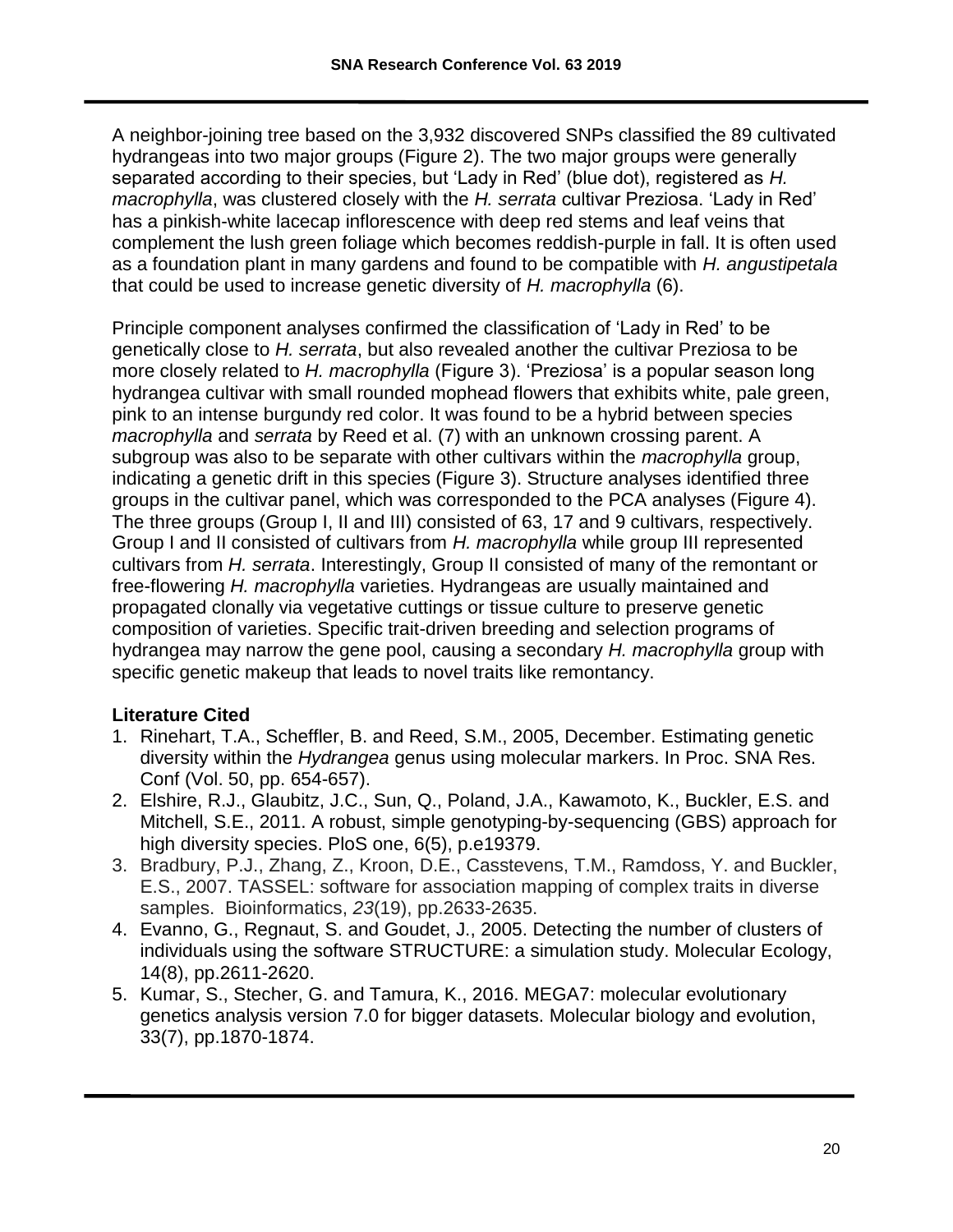- 6. Kardos, J.H., Robacker, C.D., Dirr, M.A. and Rinehart, T.A., 2009. Production and verification of *Hydrangea macrophylla*× *H. angustipetala* hybrids. HortScience, 44(6), pp.1534-1537.
- 7. Reed, S.M. and Rinehart, T.A., 2007. Simple sequence repeats marker analysis of genetic relationships within *Hydrangea macrophylla*. Journal of the American Society for Horticultural Science, 132(3), pp.341-351.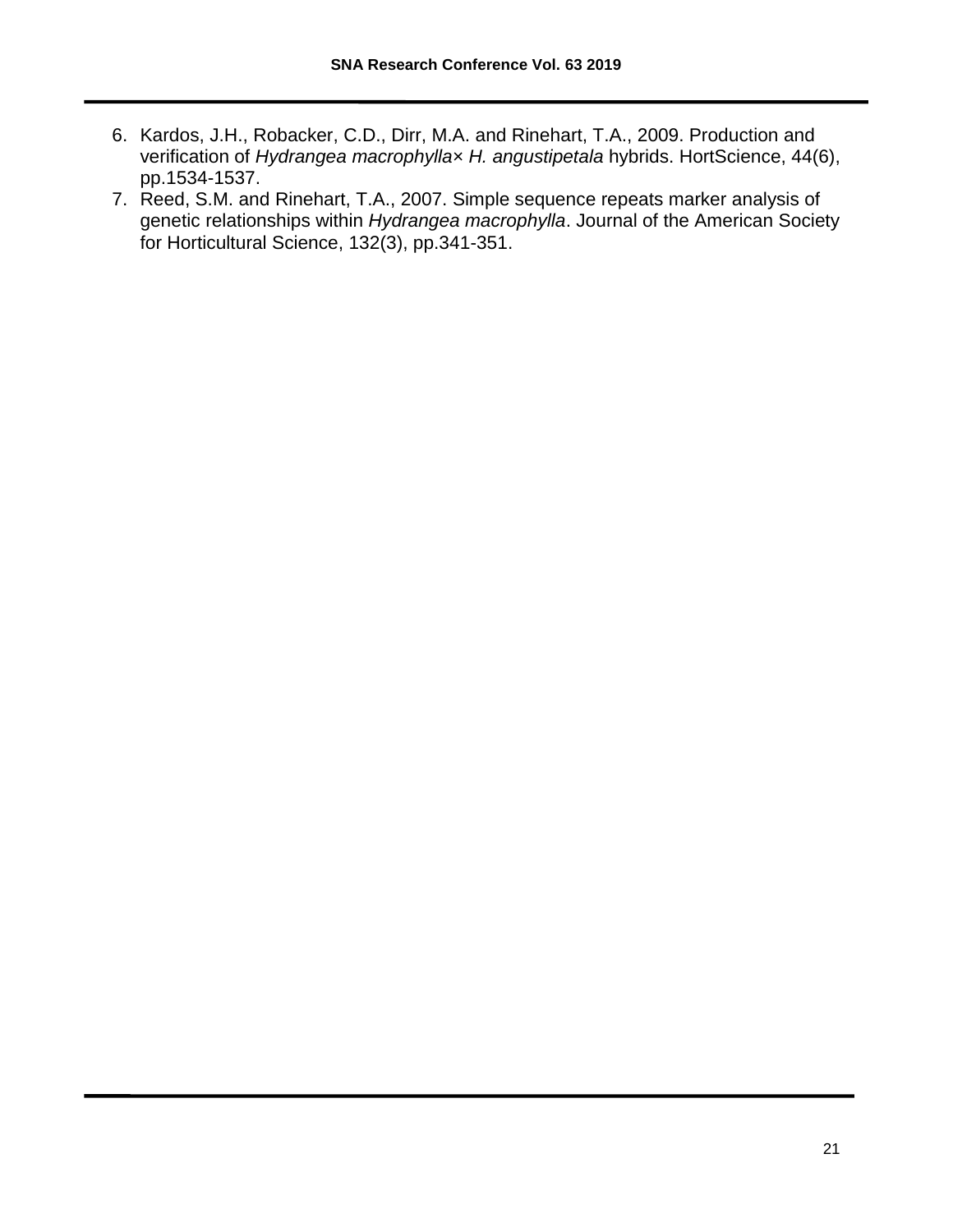| ID             | <b>Name</b>                   |             | Subspecies   Inflorescence* | Group**                 |
|----------------|-------------------------------|-------------|-----------------------------|-------------------------|
| 1              | All Summer Beauty             | macrophylla | M                           | II                      |
| $\overline{2}$ | Ayesha                        | macrophylla | M                           |                         |
| 3              | Beaute Vendomoise             | macrophylla | L                           |                         |
| 4              | <b>Big Daddy</b>              | macrophylla | M                           |                         |
| 5              | <b>Blauer Prinz</b>           | macrophylla | M                           |                         |
| 6              | <b>Blauling</b>               | macrophylla |                             |                         |
| 7              | <b>Blaumeise</b>              | macrophylla |                             |                         |
| 8              | <b>Blue Billow</b>            | serrata     |                             | Ш                       |
| 9              | <b>Blue Danube</b>            | macrophylla | M                           |                         |
| 10             | <b>Blue Wave</b>              | macrophylla | L                           |                         |
| 11             | <b>Blushing Bride</b>         | macrophylla | M                           | $\overline{\mathsf{I}}$ |
| 12             | <b>Bridal Bouquet</b>         | macrophylla | M                           |                         |
| 13             | David Ramsey                  | macrophylla | M                           |                         |
| 14             | Diadem                        | serrata     | L                           | III                     |
| 15             | Domotoi                       | macrophylla | M                           |                         |
| 16             | Dooley                        | macrophylla | M                           | $\mathsf{I}$            |
| 17             | Double Dare                   | macrophylla | L                           |                         |
| 18             | Eisvogel                      | macrophylla |                             | Ш                       |
| 19             | <b>Elster</b>                 | macrophylla |                             |                         |
| 20             | <b>Endless Summer</b>         | macrophylla | M                           | $\mathbf{I}$            |
| 21             | <b>Everlasting Amethyst</b>   | macrophylla | M                           |                         |
| 22             | <b>Everlasting Ocean</b>      | macrophylla | M                           |                         |
| 23             | <b>Everlasting Revolution</b> | macrophylla | M                           |                         |
| 24             | Fasan                         | macrophylla | L                           |                         |
| 25             | Floralia                      | macrophylla | M                           | $\mathsf{II}$           |
| 26             | <b>Forever and Ever</b>       | macrophylla | M                           |                         |
| 27             | Fuji Water Fall               | macrophylla |                             |                         |
| 28             | Gen Vic                       | macrophylla | M                           | II                      |
| 29             | <b>General Vicomtesse</b>     | macrophylla | M                           | $\overline{\mathsf{I}}$ |
| 30             | <b>Glowing Embers</b>         | macrophylla | M                           |                         |
| 31             | Grossman                      | macrophylla | M                           | II                      |
| 32             | Hamburg                       | macrophylla | M                           |                         |
| 33             | Hanabi                        | macrophylla | L                           |                         |
| 34             | <b>Heinrich Seidel</b>        | macrophylla | M                           | I                       |
| 35             | Holstein                      | macrophylla | M                           |                         |
| 36             | Horben                        | macrophylla | M                           |                         |
| 37             | Kern                          | macrophylla | M                           | Ш                       |

Table 1. List of 89 hydrangea cultivars evaluated by genotyping by sequencing (GBS).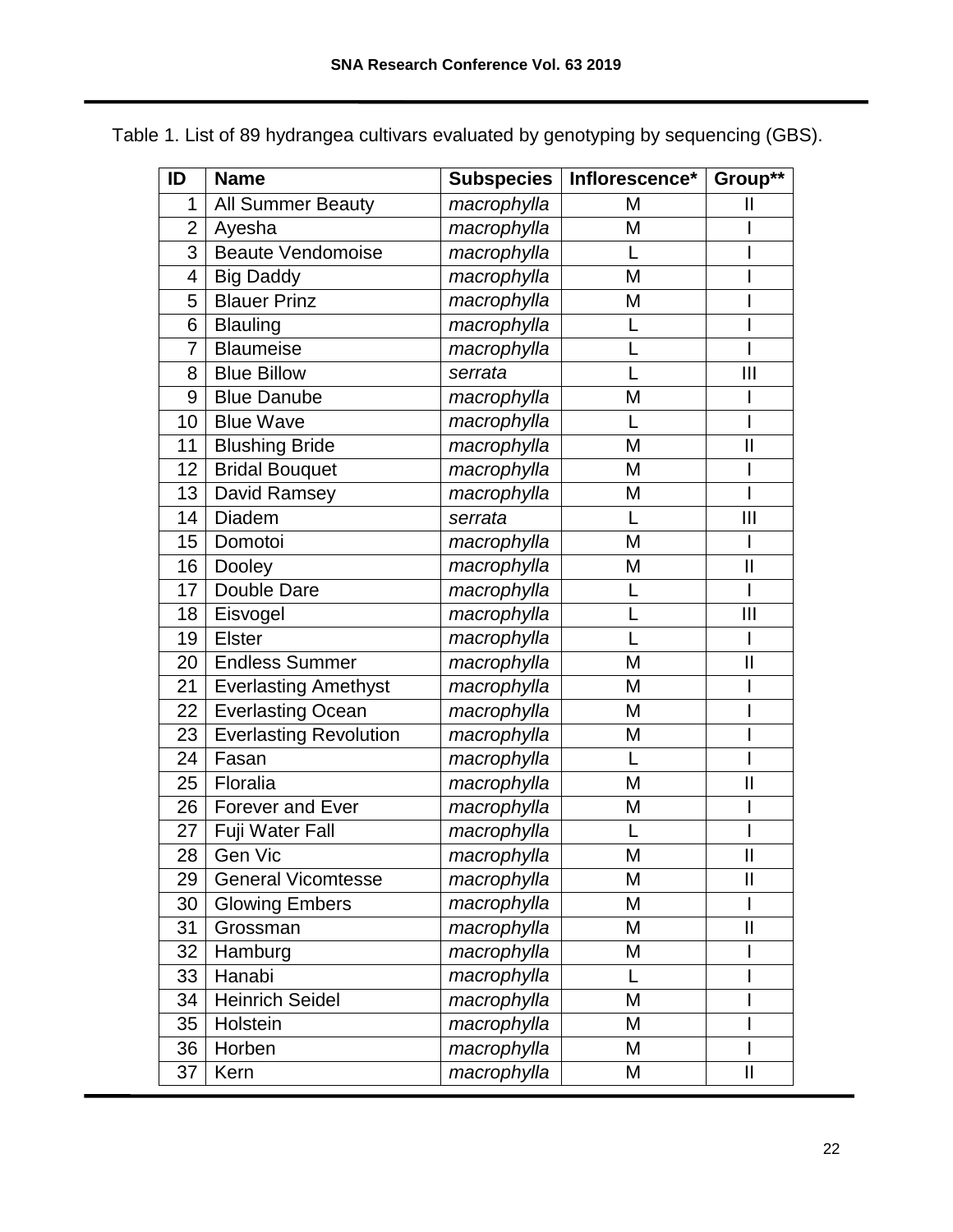| 38 | Kiyosumi                                | serrata     |   | $\mathbf{III}$ |
|----|-----------------------------------------|-------------|---|----------------|
| 39 | Kluis Superba                           | macrophylla | M | $\mathbf{I}$   |
| 40 | Koby                                    | macrophylla |   | $\mathbf{I}$   |
| 41 | Konigstein                              | macrophylla | M |                |
| 42 | <b>LA Dreamin</b>                       | macrophylla | M |                |
| 43 | La France                               | macrophylla | M | III            |
| 44 | Lady in Red                             | macrophylla |   | $\mathbf{III}$ |
| 45 | Lemon Zest                              | macrophylla | M |                |
| 46 | Lemonhoff                               | macrophylla |   |                |
| 47 | Let's Dance Moonlight                   | macrophylla | M | Ш              |
| 48 | Libelle                                 | macrophylla |   |                |
| 49 | <b>Libelle White</b>                    | macrophylla |   |                |
| 50 | Light of Day                            | macrophylla |   |                |
| 51 | Lilacina                                | macrophylla |   |                |
| 52 | Little Geisha                           | serrata     | M | III            |
| 53 | Maculata                                | macrophylla |   |                |
| 54 | Madam E Mouilliere                      | macrophylla | M |                |
| 55 | Mariesii Perfecta                       | macrophylla |   |                |
| 56 | Masja                                   | macrophylla | M |                |
| 57 | <b>Merritt's Supreme</b>                | macrophylla | M |                |
| 58 | Miss Hepburn                            | macrophylla | M |                |
| 59 | Monmar                                  | macrophylla | M | Ш              |
| 60 | Mousseline                              | macrophylla | M |                |
| 61 | <b>Mystical Everlasting</b><br>Amethyst | macrophylla | M |                |
| 62 | Nachtigall                              | macrophylla | L |                |
| 63 | Niedersachen                            | macrophylla | M |                |
| 64 | Nigra                                   | macrophylla | M |                |
| 65 | Nikko Blue                              | macrophylla | M | $\mathbf{I}$   |
| 66 | Oregon Pride                            | macrophylla | M |                |
| 67 | <b>PIA</b>                              | macrophylla | M |                |
| 68 | Penny Mac                               | macrophylla | M | $\mathbf{II}$  |
| 69 | <b>Pretty Maiden</b>                    | serrata     | L | $\mathbf{III}$ |
| 70 | Preziosa                                | serrata     | M |                |
| 71 | Princess Juliana                        | macrophylla | M |                |
| 72 | Regula                                  | macrophylla | M | I              |
| 73 | Rhonda                                  | macrophylla | M | $\mathsf{II}$  |
| 74 | Sabrina                                 | macrophylla |   |                |
| 75 | Sadie Ray                               | macrophylla | M | Ш              |
| 76 | Sharona                                 | macrophylla | M |                |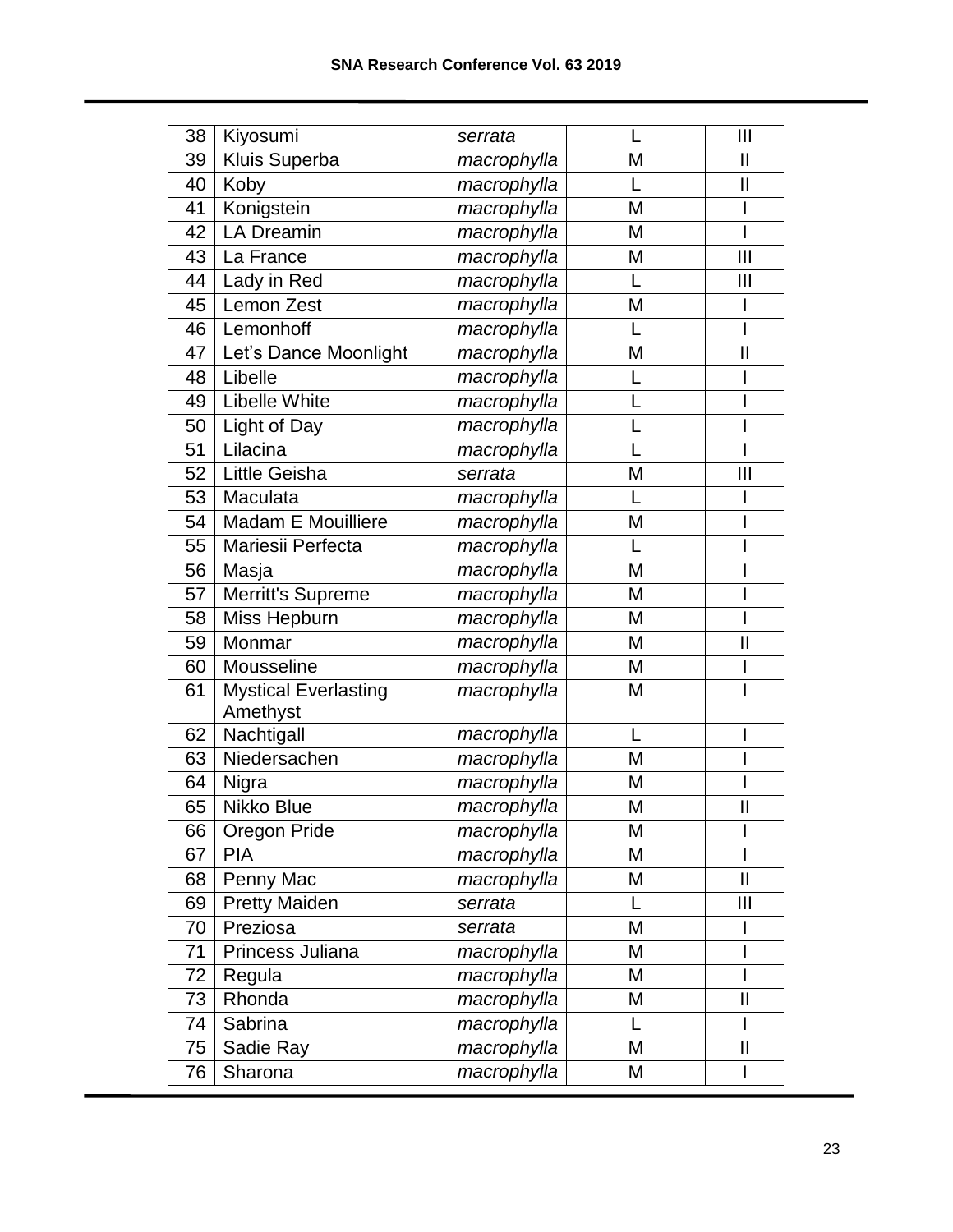| 77 | Sol                   | macrophylla |   |   |
|----|-----------------------|-------------|---|---|
| 78 | <b>Souvenir Pres</b>  | macrophylla | М |   |
| 79 | <b>Stella</b>         | macrophylla | M |   |
| 80 | Sybilla               | macrophylla | М |   |
| 81 | Taube                 | macrophylla |   |   |
| 82 | Todi                  | macrophylla | М |   |
| 83 | Trophee               | macrophylla | M |   |
| 84 | VanHoose White        | macrophylla | М |   |
| 85 | Veitchii              | macrophylla |   |   |
| 86 | Wayne's White         | macrophylla |   |   |
| 87 | <b>Weidler's Blue</b> | macrophylla |   |   |
| 88 | <b>White Wave</b>     | macrophylla |   |   |
| 89 | Woodlander            | serrata     |   | Ш |

- M: mophead inflorescence; L: lacecap inflorescence.
- \*\* Group = genetic group identified via structure analysis and principal component analysis.



Figure 1. Numbers and ratios of polymorphic SNP loci generated by genotyping-bysequencing (GBS) of 89 hydrangea cultivars. (A) Number of each type of nucleotide substitution in the total of 3,932 SNPs. (B) Observed ratio of transition and transversion SNP types in hydrangea cultivars.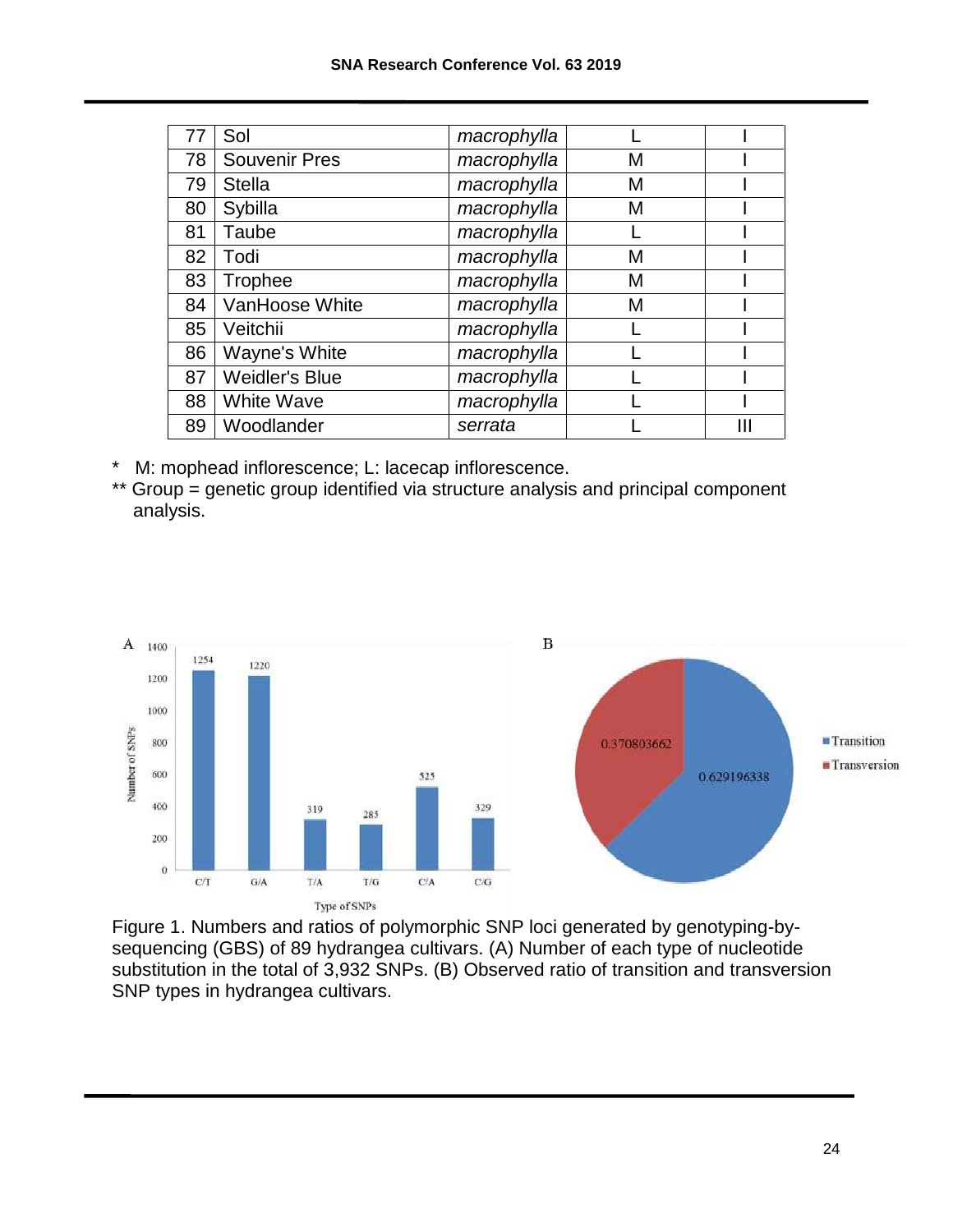

Figure 2. Phylogenetic tree showing the genetic relationship among 89 cultivated hydrangeas. The dendrogram was based on 3,932 discovered SNPs using the UPGMA option in MEGA 6 with 500 bootstraps for nodal probability estimates.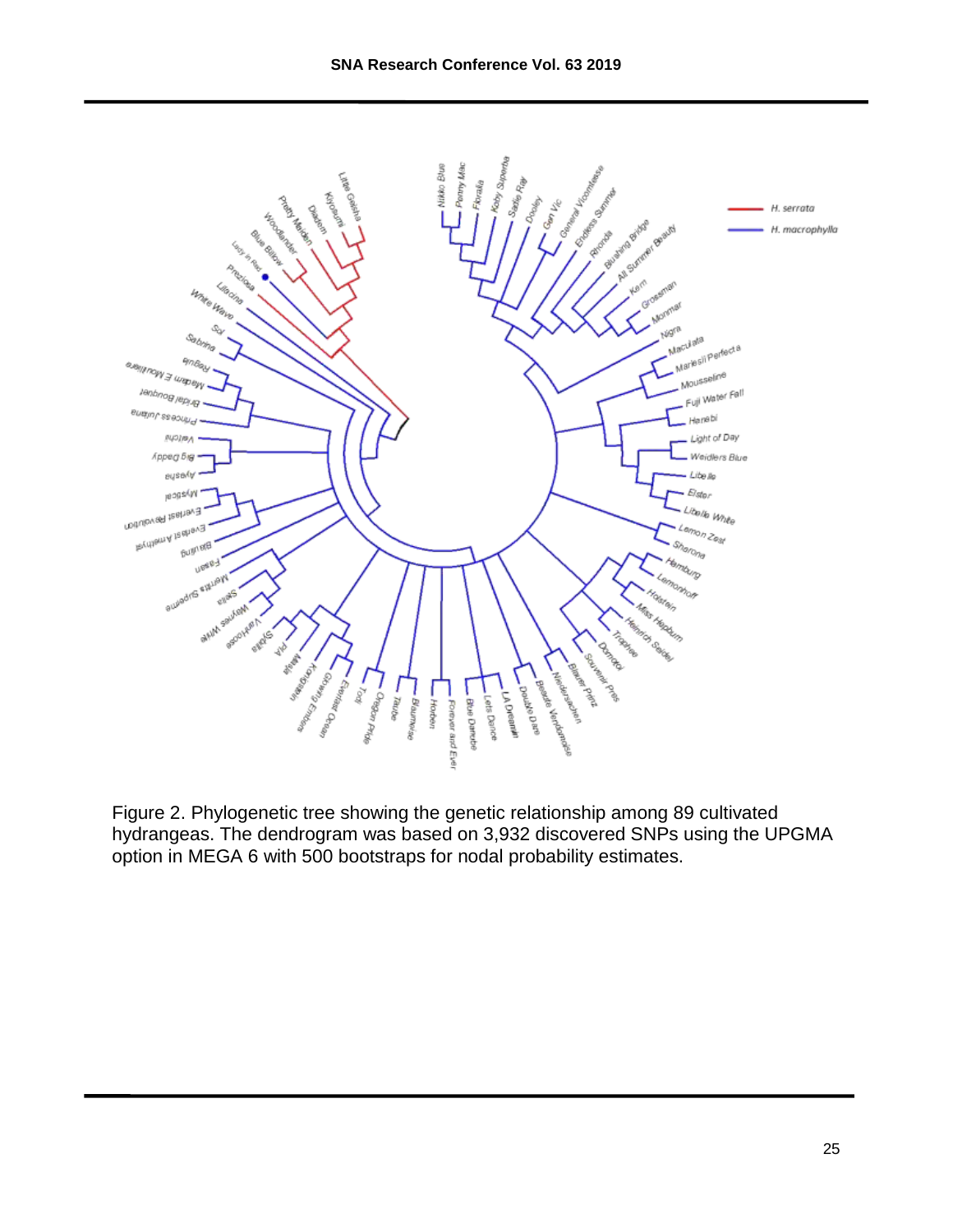

Figure 3. Principal component analysis (PCA) plot of 89 hydrangea cultivars based on 3,932 SNPs. Samples cluster by species and groups were marked by green circle. Hybrids between two subspecies of *H. macrophylla* are intermediate between two groups and labeled as blue dot.